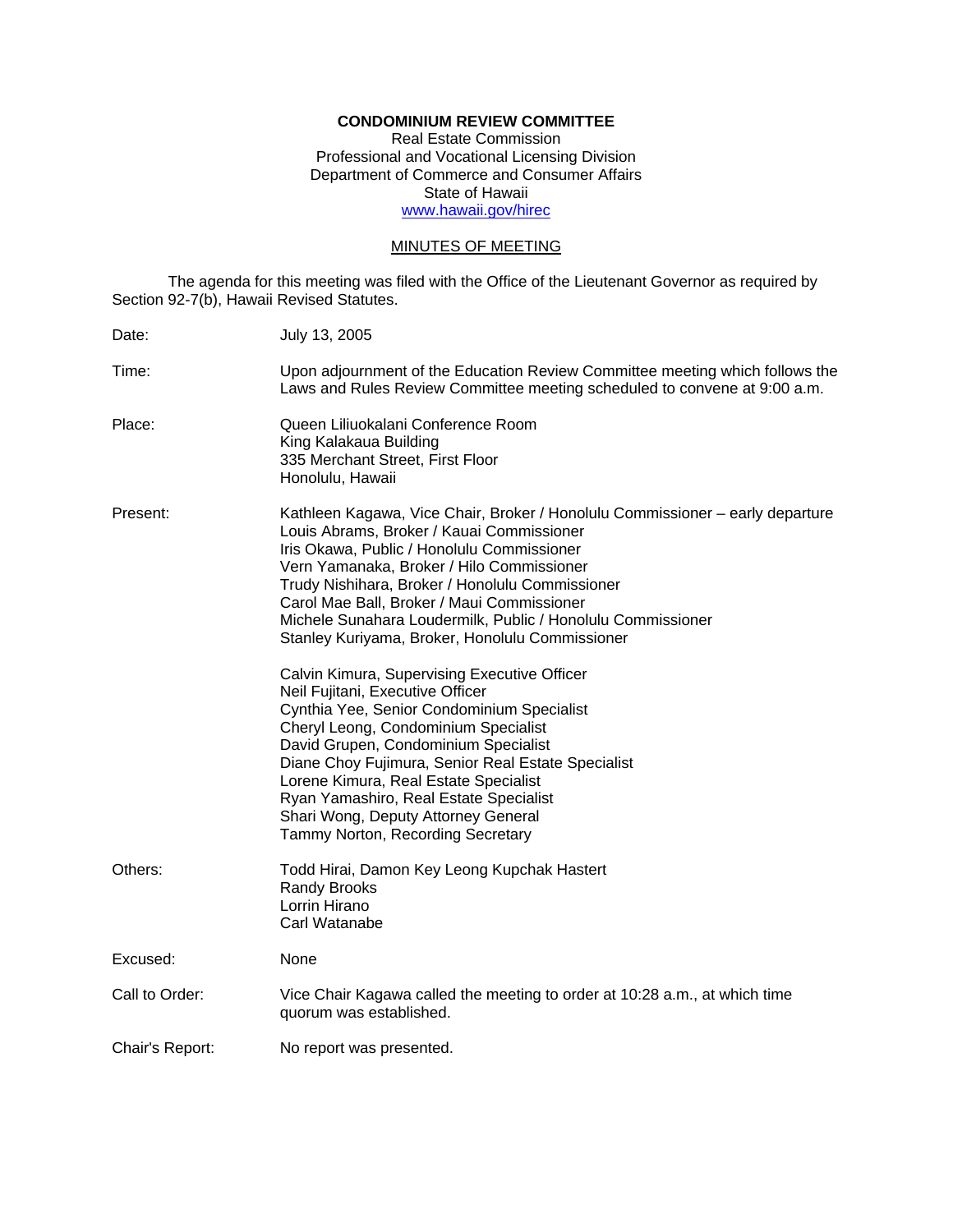| Condominium             | <b>Additional Distribution</b><br>The following materials were distributed prior to the start of the meeting:                                                                                                                                                                                                                             |  |  |  |  |
|-------------------------|-------------------------------------------------------------------------------------------------------------------------------------------------------------------------------------------------------------------------------------------------------------------------------------------------------------------------------------------|--|--|--|--|
| Specialist's<br>Report: |                                                                                                                                                                                                                                                                                                                                           |  |  |  |  |
|                         | 4.<br>Condominium Governance and Management<br><b>Mediation &amp; Arbitration</b><br>a.<br>Condominium Seminars and Symposium<br>d.<br>Hawaii Community Associations - CAI Hawaii Chapter (April<br>k.<br>2005)<br>"Insurance Companies Pay \$27.3 Billion in Catastrophic<br>4)<br>Losses"                                               |  |  |  |  |
|                         | 5.<br>CPR Registration and Developer's Public Reports<br>Condominium Projects and Developer's Public Reports<br>a.<br>Clarification of §514A, Hawaii Revised Statutes -<br>4)<br>"association property," "solar panel agreements" -<br>Request by Carl T. Watanabe, Registrar of<br>Conveyances, State of Hawaii - Deferred from June 14, |  |  |  |  |

# **Additions to the Agenda**

Upon a motion by Commissioner Yamanaka, seconded by Commissioner Okawa, it was voted on and unanimously carried to recommend accepting the additions to the agenda as follows:

2005 CRC meeting

- 4. Condominium Governance and Management
	- a. Mediation & Arbitration
		- 1) Contract The Mediation Center of the Pacific, Inc.
		- 2) Contract Mediation Services of Maui, Inc.<br>3) Contract Kauai Economic Opportunity. Inc.
		- 3) Contract Kauai Economic Opportunity, Inc.
		- 4) Contract Big Island Mediation, Inc. dba West Hawaii Mediation Services
		- 5) Contract The Island of Hawaii YMCA Ku'ikahi Mediation Center
	- d. Condominium Seminars and Symposium
		- **1)** Contract Community Associations Institute Hawaii **Chapter**
		- **2)** Contract Hawaii Association of Realtors
- 5. CPR Registration and Developer's Public Reports
	- a. Condominium Projects and Developer's Public Reports
		- **5)** Request for Exemption of Owner-Occupant Law –
	- Kenneth Hughes
- 6. Program of Work, FY06
	- c. Hawaii Condominium Bulletin
		- **1)** Contract Pioneer Ventures, Inc, dba Fisher & Pioneer **Printers**

At this time, Vice Chair Kagawa took the agenda out of order.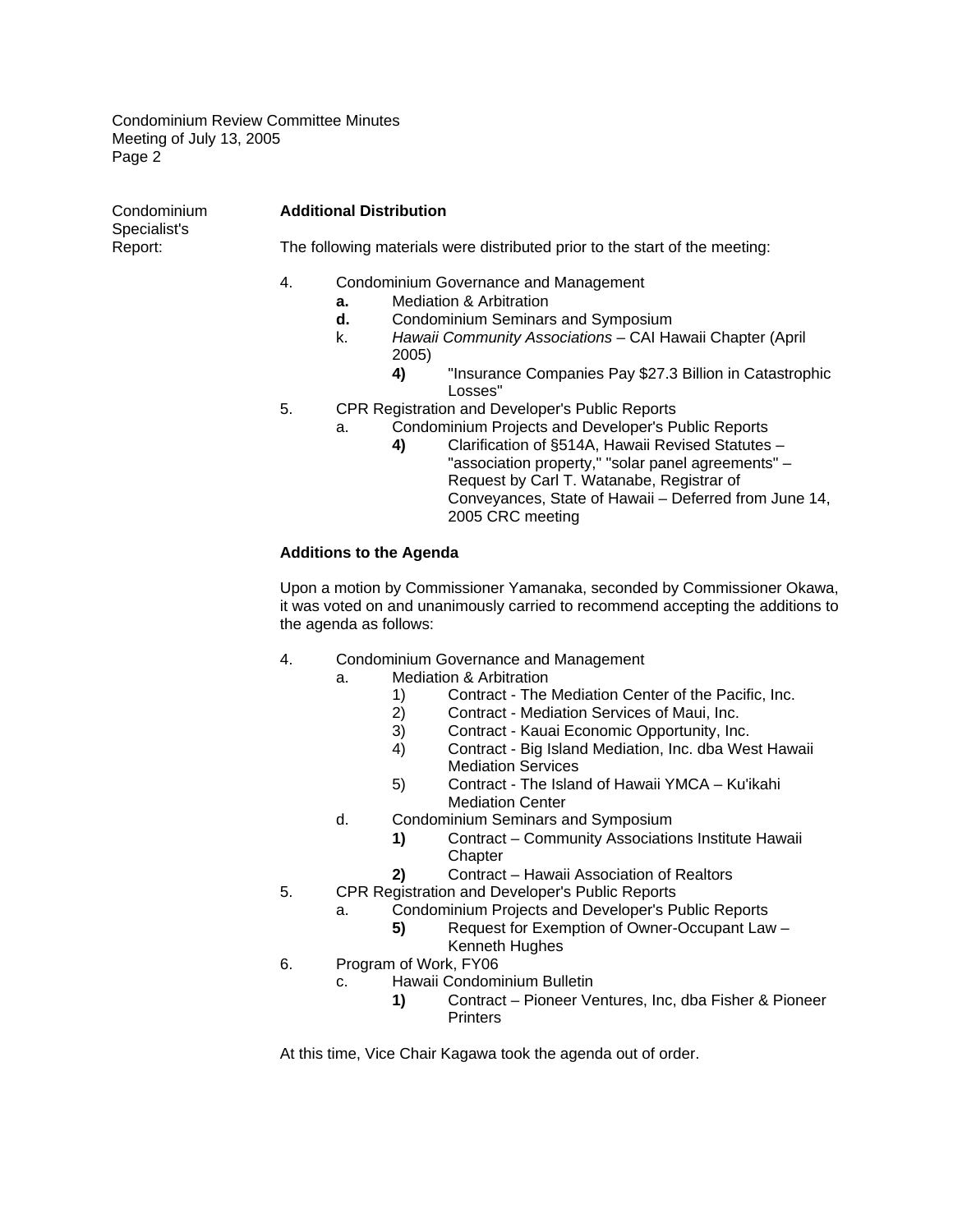### Condominium **Request for Non-Binding Opinion Concerning Deposit of Funds of Hawaii**  Governance and **Association of Apartment Owners §514A-97(c), HRS, - First National Bank of**  Management: **Arizona; Douglas Smith, Esq., Todd Y. Hirai attorneys – Deferred from June 24, 2005 REC Meeting**

Mr. Hirai, representing First National Bank of Arizona, reported that FNBA is a FDIC-insured national bank with its principal office located in Scottsdale, Arizona and provides service in 26 states, including lock box service. Mr. Hirai stated that §514A-97, HRS, provides that all funds collected by an association, or by a managing agent for any association, shall be: (1) Deposited in a financial institution, including federal or community credit union, located in the State and whose deposits are insured by an agency of the United States government.

Specialist Yee reported that this issue was deferred from a previous meeting and that the committee had requested that Mr. Hirai provide the committee with legislative history.

Mr. Hirai did not provide the requested information, but did submit a summary of services to be provided by the Community Association Banc (CAB) which is a division of First National Bank. CAB is uniquely dedicated to providing comprehensive banking services exclusively to common interest community associations. CAB provides a lockbox service where the homeowners mail their payments to a local post office along with a scanable coupon. The post office box is serviced daily by the bank's courier who delivers the contents to the Operation Center before noon the following day. The funds are deposited into the association's bank account the same day they were received. A data file is then produced and transmitted to the management office daily attached to an email along with a text file reporting the day's receipts.

Upon a motion by Commissioner Okawa, seconded by Commissioner Nishihara, it was moved to take the matter under advisement.

Mr. Hirai stated that if the Commission so desires, he is willing to do the legislative research requested previously by the committee.

Commissioner Kuriyama questioned the specifics of how the lockbox service is handled, whether there will be fulltime employees of CAB whom will be handling the deposits and transfers and how disputes are to be handled.

Mr. Hirai responded that the service is handled in a separate office. The lockbox is sent to Arizona securely and processed in Arizona. There will be an employee of CAB located in an office here whom will be considered the registered agent. CAB and FNBA, once registered as a Hawaii Foreign Corporation with DCCA will be subject to Hawaii laws, may sue and be sued in the State of Hawaii, and will be subject to the jurisdiction of courts in the State of Hawaii.

Upon a motion by Commissioner Okawa, seconded by Commissioner Yamanaka, it was voted on and unanimously carried to take the matter under advisement.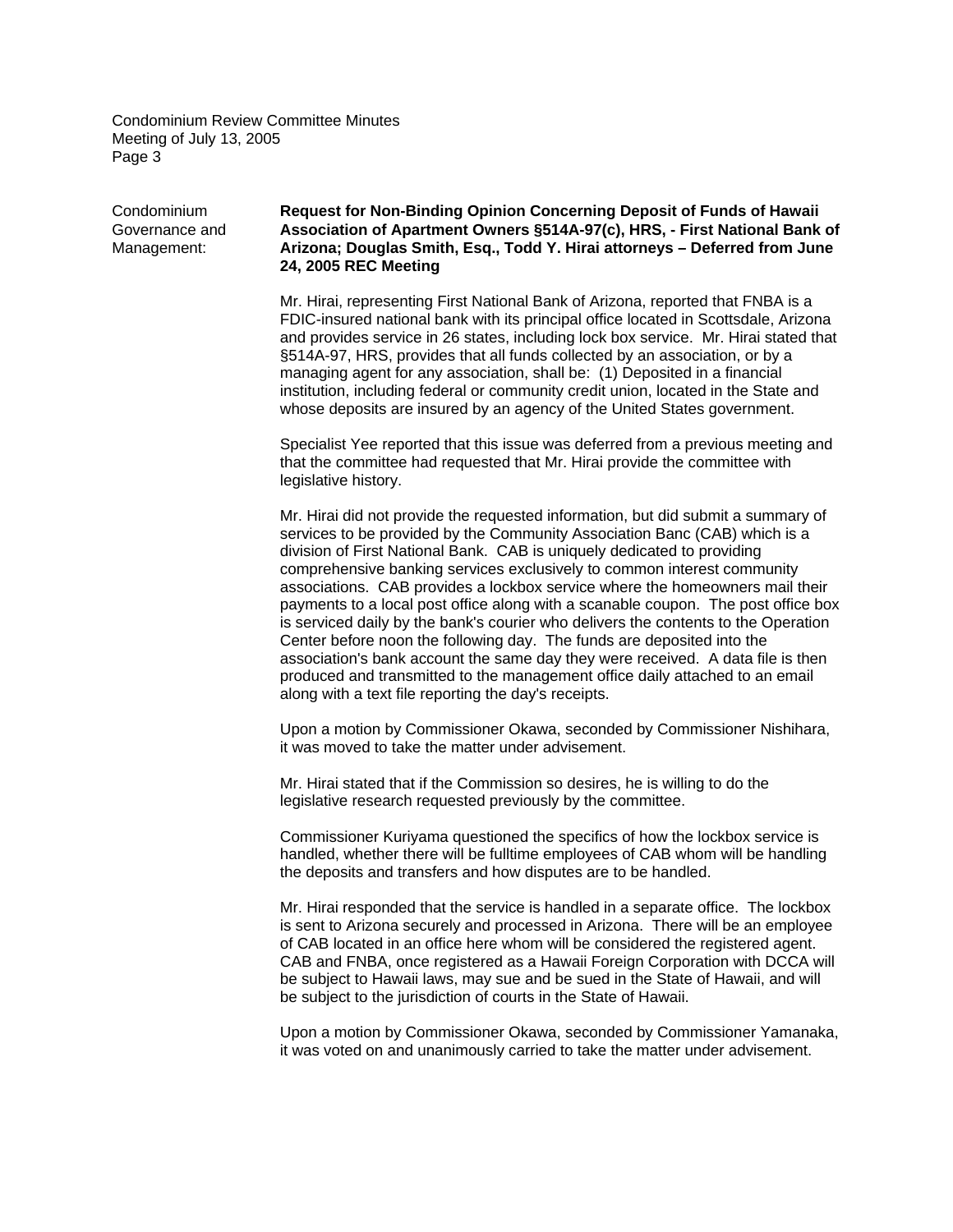#### CPR Registration and **Clarification of §514A, HRS – "association property," "solar panel agree-**Developer's Public **ments" – Request by Carl T. Watanabe, Registrar of Conveyances, State of**  Reports: **Hawaii – Deferred from June 14, 2005 CRC meeting**

Mr. Carl Watanabe, Registrar of Conveyances was present. Mr. Watanabe submitted two requests for clarification of Chapter 514A as it relates to documents recorded at the Bureau of Conveyances and whether they are acceptable and appropriate.

Mr. Watanabe reported that the first issue involves the unit owners of condominium project Wailea Ekahi and the use of roads under the administration of the Wailea Community Association, which is not a condominium association. The AOAO has no direct egress or ingress to the roadways. The condominium owners are not members nor are they subject to the declarations filed on behalf of the Wailea Community Association; however, some unit owners have agreed to annex their units to the Wailea Community Association (WCA) declaration obligating themselves to assessments charged to upkeep the roads. Clarification is requested whether condo owners are allowed to annex their unit to the declaration of the community association which is not a part of the condominium association. It is the understanding that according to Chapter 514A each unit is sold separately and distinct of each other. The question has been raised by staff at the Bureau of Conveyances who then took the issue to the Attorney General's office who then referred them back to Land Court, whom in turn referred them back to the Attorney General's Office.

Mr. Randy Brooks was also present. Mr. Brooks stated that Wailea Ekahi is a master association involving not only condos, but also subdivisions, hotels, etc. The master association deals with the roadways, etc. The Bureau for 20 years has accepted the annexation of individual condo units. In September 2004, they began receiving rejection letters from the Bureau stating that the document referenced was not recognized for the following reasons: property subject to rules under statute 514A governing CPR. Mr. Brooks further reported that the unit owners must individually join and sign up with the WCA. The AOAO does not own the individual's unit. By annexing to the master association, the unit owners would be paying additional fees not relating to the condominium association dues.

Mr. Hirano also reported that the registration system and Land Court have separate recordings. Agreements would be noted on the specific owners unit.

Commissioner Okawa questioned if a unit owner chose not to join the WCA would they no longer have any egress or ingress to the Association property since the roadways are owned by the WCA. She also questioned whether there were other projects with similar issues.

Mr. Brooks replied that everyone may join and have ingress and egress rights. For now, WCA is allowing all to use the roadway, whether they have joined the WCA or not. He further replied that Mililani is similar in that it also has a master association.

Commissioner Loudermilk noted that Exhibit "A" or "Exhibit C' states that "Note: - Lot 40 has access to and from Wailea Alanui (Lot 5 of Map 4 of Land Court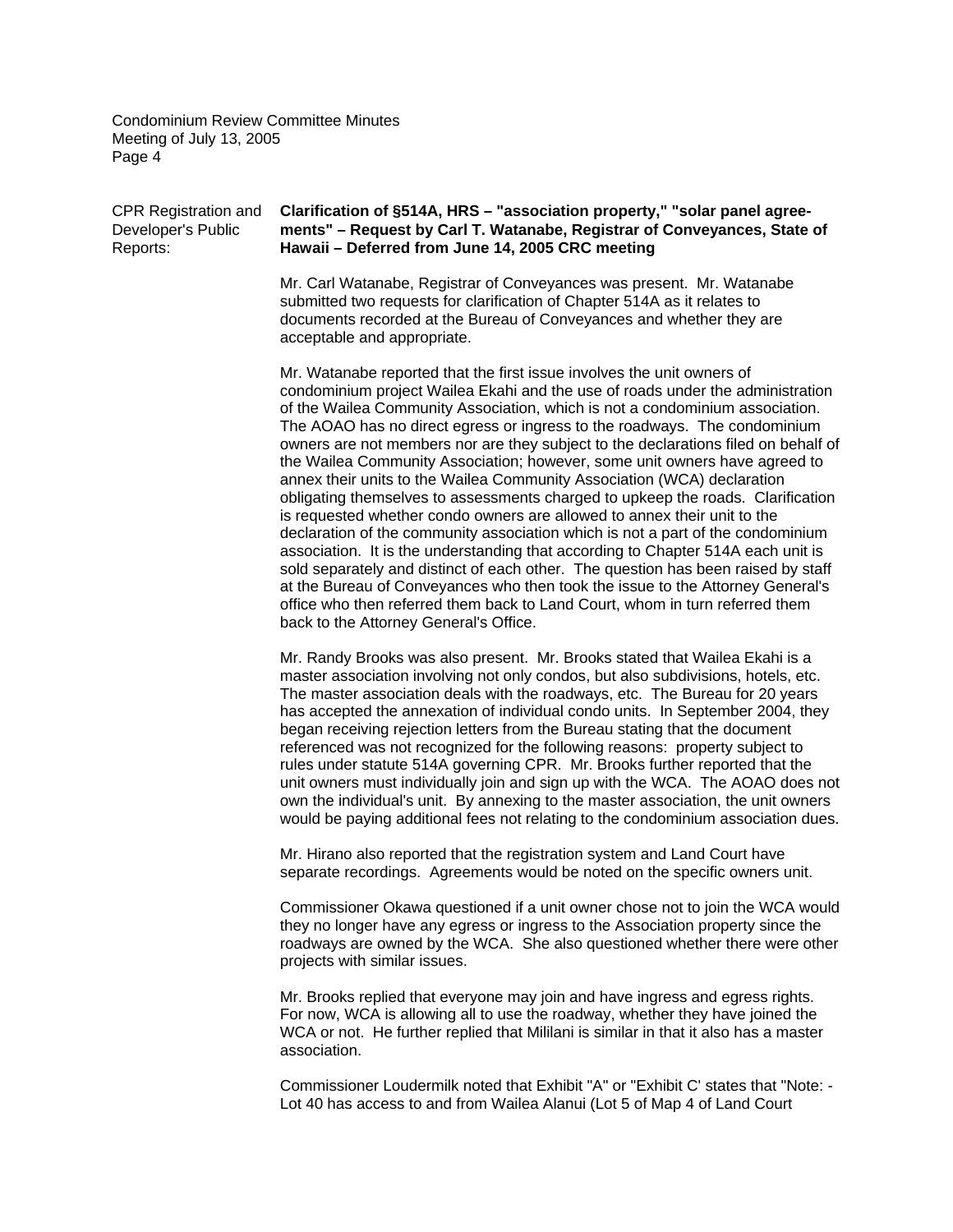|                                              | Application no. 1804), a public road, over and across Easement "M" as shown on<br>Map 5 of Land Court Application No. 1804, as set forth by Land Court Order No.<br>40959, filed November 15, 1974" which seems to allow access.                                                                                                                                                                                                                                                                                                                                                                                                                           |
|----------------------------------------------|------------------------------------------------------------------------------------------------------------------------------------------------------------------------------------------------------------------------------------------------------------------------------------------------------------------------------------------------------------------------------------------------------------------------------------------------------------------------------------------------------------------------------------------------------------------------------------------------------------------------------------------------------------|
|                                              | Upon a motion by Commissioner Okawa, seconded by Commissioner Nishihara,<br>it was voted on and unanimously carried to take the matter under advisement.                                                                                                                                                                                                                                                                                                                                                                                                                                                                                                   |
|                                              | Mr. Watanabe stated that the second issue raised by the Bureau of Conveyances<br>involved unit owner contracts to have solar heating. Solar panels will be placed<br>on the roof of the condominium, which is a common element, and the owner<br>agrees to enter into an agreement with the AOAO taking responsibility for the<br>upkeep and maintenance of the roof because the solar panels are placed on the<br>roof. §514A-4 would indicate that the unit owners would be able to obligate their<br>units by encumbering their ownership and future owners of their respective units<br>without the need to have the condominium declarations amended. |
|                                              | Specialist Yee replied that Act 157, SLH 2005, overrides §514A in part and<br>requires homeowner associations to adopt rules by December 31, 2006 to allow<br>placement of solar energy devices on single-family dwellings covered by an<br>association.                                                                                                                                                                                                                                                                                                                                                                                                   |
|                                              | Upon a motion by Commissioner Loudermilk, seconded by Commissioner<br>Nishihara, it was voted on and unanimously carried to take the matter under<br>advisement.                                                                                                                                                                                                                                                                                                                                                                                                                                                                                           |
| Minutes:                                     | Upon a motion by Commissioner Abrams, seconded by Commissioner<br>Yamanaka, it was voted on and unanimously carried to accept the minutes of the<br>June 14, 2005 Condominium Review Committee meeting as circulated.                                                                                                                                                                                                                                                                                                                                                                                                                                      |
| <b>Executive Session:</b>                    | Upon a motion by Commissioner Abrams, seconded by Commissioner<br>Yamanaka, it was voted on and unanimously carried to enter into executive<br>session pursuant to Section 92-5(a)(4), HRS, "To consult with the board's<br>attorney on questions and issues pertaining to the board's powers, duties,<br>privileges, immunities and liabilities".                                                                                                                                                                                                                                                                                                         |
|                                              | Vice Chair Kagawa appoints Commissioner Okawa Chair Pro Tem and is excused at 11:29 a.m.                                                                                                                                                                                                                                                                                                                                                                                                                                                                                                                                                                   |
|                                              | Upon a motion by Commissioner Nishihara seconded by Commissioner Abrams it<br>was voted on and unanimously carried to move out of executive session.                                                                                                                                                                                                                                                                                                                                                                                                                                                                                                       |
| Condominium<br>Governance and<br>Management: | Request for Non-Binding Opinion Concerning Deposit of Funds of Hawaii<br>Association of Apartment Owners §514A-97(c), HRS, - First National Bank of<br>Arizona; Douglas Smith, Esq., Todd Y. Hirai attorneys - Deferred from June<br>24, 2005 REC Meeting                                                                                                                                                                                                                                                                                                                                                                                                  |
|                                              | Upon a motion by Commissioner Abrams, seconded by Commissioner Nishihara,<br>it was voted on and unanimously carried to recommend approval to issue an<br>informal non binding interpretation that based on the facts as presented and<br>outlined in his letter of April 26, 2005, that First National Bank of Arizona (FNBA)<br>is not a financial institution located in the State as required by §514A-97 (c) (1),<br>HRS.                                                                                                                                                                                                                             |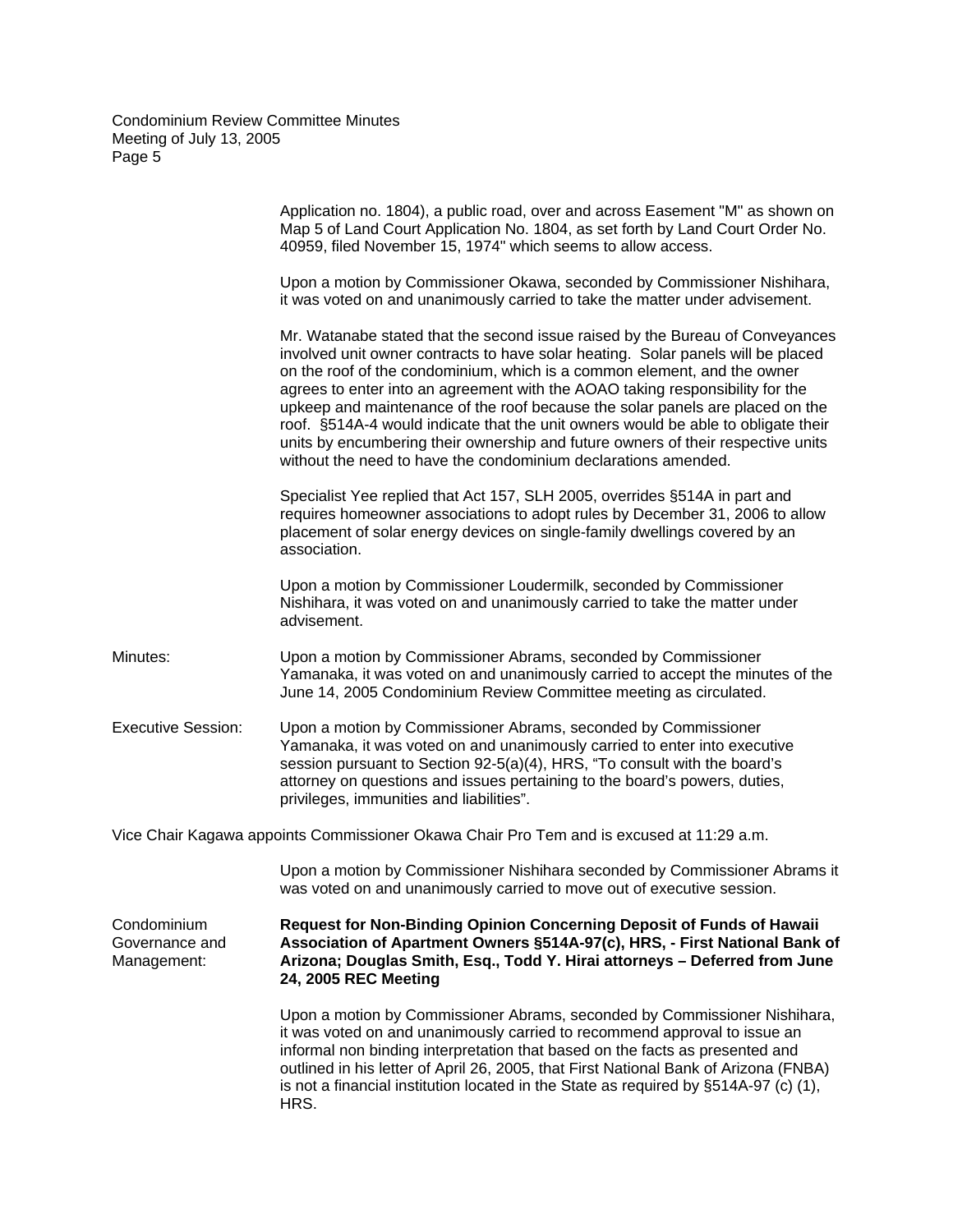| CPR Registration and<br>Developer's Public<br>Reports: | Clarification of §514A, HRS - "association property," "solar panel agree-<br>ments" - Request by Carl T. Watanabe, Registrar of Conveyances, State of<br>Hawaii - Deferred from June 14, 2005 CRC meeting                                                                                                                                                                                                                                                                                                                                                                                                                                                                                                                                                                                                                                                                                                                                                                                     |
|--------------------------------------------------------|-----------------------------------------------------------------------------------------------------------------------------------------------------------------------------------------------------------------------------------------------------------------------------------------------------------------------------------------------------------------------------------------------------------------------------------------------------------------------------------------------------------------------------------------------------------------------------------------------------------------------------------------------------------------------------------------------------------------------------------------------------------------------------------------------------------------------------------------------------------------------------------------------------------------------------------------------------------------------------------------------|
|                                                        | Upon a motion by Commissioner Loudermilk, seconded by Commissioner<br>Abrams, it was voted on and unanimously carried to recommend that the<br>Registrar review Act 157, SLH 2005 for applicability to solar panel agreements.                                                                                                                                                                                                                                                                                                                                                                                                                                                                                                                                                                                                                                                                                                                                                                |
|                                                        | Commissioner Kuriyama recused himself from decision making on the issue of<br>"association property" Wailea Ekahi condominium project and Wailea Community<br>Association due to a conflict of interest. Upon a motion by Commissioner<br>Loudermilk, seconded by Commissioner Abrams, it was voted on and carried to<br>recommend approval to issue an informal non binding interpretation based on the<br>facts presented that §514A-4, HRS, allows an apartment owner to encumber its<br>own apartment provided the encumbrance does not affect the common elements<br>or the common expenses.                                                                                                                                                                                                                                                                                                                                                                                             |
| Condominium<br>Governance and                          | <b>Mediation &amp; Arbitration</b>                                                                                                                                                                                                                                                                                                                                                                                                                                                                                                                                                                                                                                                                                                                                                                                                                                                                                                                                                            |
| Management:                                            | Upon a motion by Commissioner Nishihara, seconded by Commissioner Abrams,<br>it was voted on and unanimously carried that pursuant to the existing Agreements<br>with the listed mediation Contractors, and having not received the required<br>administrative approvals to renew the Agreements of the listed mediation service<br>contractors, recommend approval to request that the Procurement Officer for<br>DCCA or a designate, in the interest of the State, pursuant to paragraph 14 of the<br>General Conditions of the existing Agreements, terminate the following respective<br>Agreements for the Convenience of the State, effective thirty (30) business days<br>from the date this recommendation is approved by the Real Estate Commission.<br>Further recommend approval that the Commission initiates procedures to procure<br>for such services in accordance with the State's Procurement Code. The existing<br>Agreements recommended for termination are as follows: |
|                                                        | 1)<br>The Mediation Center of the Pacific, Inc.                                                                                                                                                                                                                                                                                                                                                                                                                                                                                                                                                                                                                                                                                                                                                                                                                                                                                                                                               |
|                                                        | 2)<br>Mediation Services of Maui, Inc.<br>3)<br>Kauai Economic Opportunity, Inc.                                                                                                                                                                                                                                                                                                                                                                                                                                                                                                                                                                                                                                                                                                                                                                                                                                                                                                              |
|                                                        | 4)<br>Big Island Mediation, Inc. dba West Hawaii Mediation Services                                                                                                                                                                                                                                                                                                                                                                                                                                                                                                                                                                                                                                                                                                                                                                                                                                                                                                                           |
|                                                        | 5)<br>The Island of Hawaii YMCA - Ku'ikahi Mediation Center.                                                                                                                                                                                                                                                                                                                                                                                                                                                                                                                                                                                                                                                                                                                                                                                                                                                                                                                                  |
|                                                        | Upon a motion by Commissioner Okawa, seconded by Commissioner Abrams, it<br>was voted on and unanimously carried to direct staff to prepare a response to<br>MCP's letter dated June 16, 2005 to include comments emphasizing the need to<br>continue having mediators that are specifically trained for mediating condominium<br>disputes.                                                                                                                                                                                                                                                                                                                                                                                                                                                                                                                                                                                                                                                   |
|                                                        | <b>Condominium Seminars and Symposium</b>                                                                                                                                                                                                                                                                                                                                                                                                                                                                                                                                                                                                                                                                                                                                                                                                                                                                                                                                                     |

Upon a motion by Commissioner Nishihara, seconded by Commissioner Abrams, it was voted on and unanimously carried that pursuant to the existing Agreements with the listed seminar Contractors, and having not received the required administrative approvals to renew the Agreements of the listed seminar/education service contractors recommend approval to request that the Procurement Officer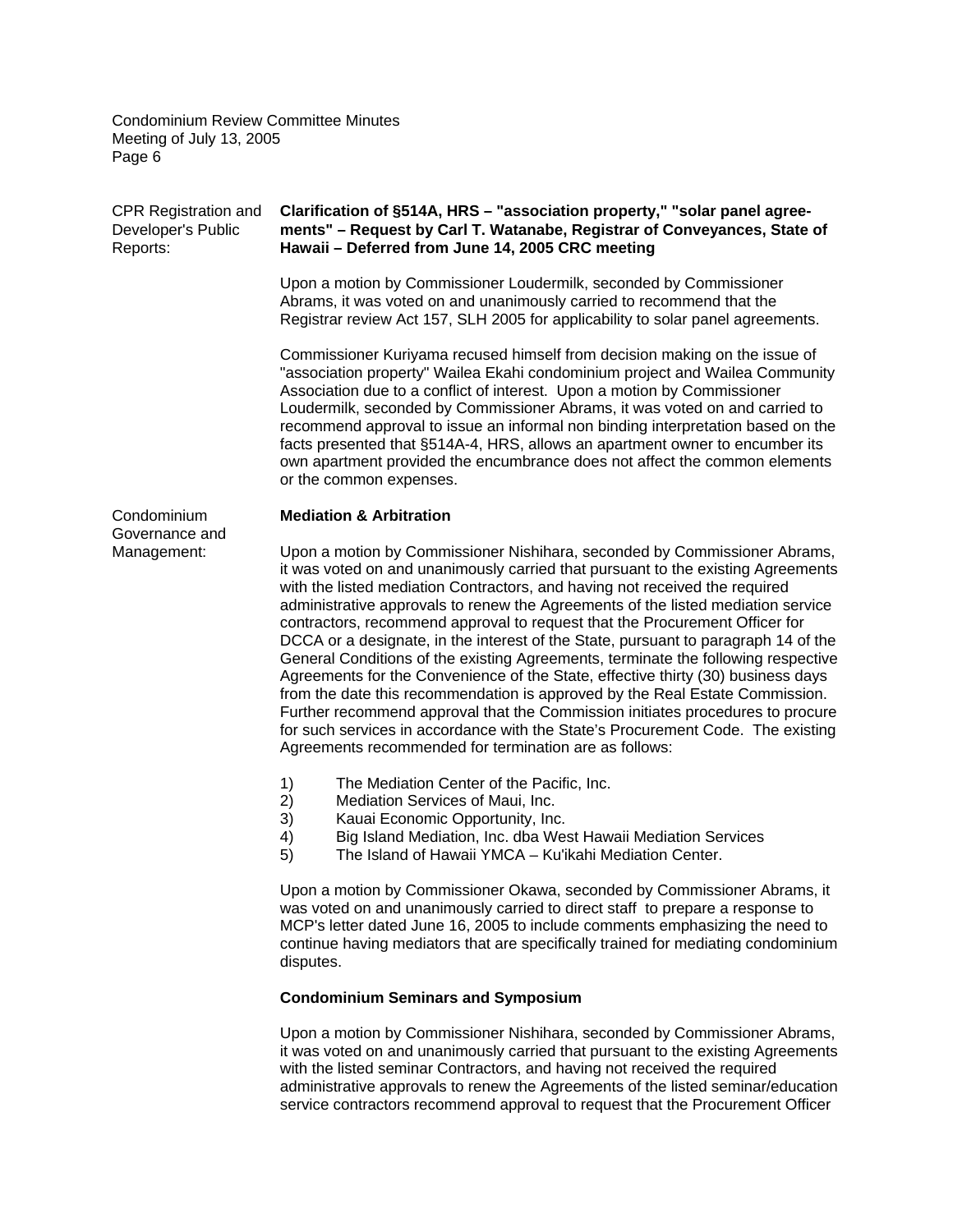> for DCCA or a designate, in the interest of the State, pursuant to paragraph 14 of the General Conditions of the existing Agreements, terminate the following respective Agreements for the Convenience of the State, effective thirty (30) business days from the date this recommendation is approved by the Real Estate Commission. Further recommend approval that the Commission initiate procedures to procure for such services in accordance with the State's Procurement Code. The existing Agreements recommended for termination are as follows:

- 1) Community Associations Institute Hawaii Chapter
- 2) Hawaii Association of Realtors.

#### **AOAO Registrations**

Specialist Grupen submitted a written report on the status of the 2005-2007 AOAO Biennial Registrations. As of July 1, 2005 793 AOAOs registered by mail and 603, or 40% of registered AOAOs, registered online. Suggestions on issues to be addressed for the 2007-2009 registration were also included in the report. It was noted that although staff met with Hawaiiana Management well in advance of the online registration, Hawaiiana Management again chose not to use the system. Apparently, outdated software was the cause. HIC did go out of its way several times to address outstanding issues with Hawaiiana Management. Commission staff will continue to work with HIC and Hawaiiana in the future to address outstanding issues.

Specialist Grupen reported that as of June 30, 2005, a total of 1,396 registration applications have been received, of those, 1,034 AOAOs have successfully registered.

Upon a motion by Commissioner Nishihara, seconded by Commissioner Abrams, it was voted on and unanimously carried to recommend approval to ratify issuance of effective registration dates for Association of Apartment Owners through June 30, 2005 for the 2005-2007 registration. The associations are as follows:

| <b>Project Name</b>     | Reg      | <b>Project Name</b>     | Reg      |
|-------------------------|----------|-------------------------|----------|
| 1010 WILDER             | 7/1/2005 | 1015 WILDER             | 7/1/2005 |
| 1073 KINAU              | 7/1/2005 | 1111 WILDER             | 7/1/2005 |
| 1260 RICHARD LANE       | 7/1/2005 | 1330 WILDER             | 7/1/2005 |
| 1436 KEWALO             | 7/1/2005 | 1515 PELE STREET        | 7/1/2005 |
| <b>1555 POHAKU</b>      | 7/1/2005 | 1808 WAIOLA             | 7/1/2005 |
| 1942/1946 PAUOA ROAD    | 7/1/2005 | 222 KAIULANI APARTMENTS | 7/1/2005 |
| 2233 ALA WAI            | 7/1/2005 | 2729 NAKOOKOO STREET    | 7/1/2005 |
| 2987 KALAKAUA           | 7/1/2005 | 33 HUALALAI             | 7/1/2005 |
| 47-501 AHUIMANU ROAD    | 7/1/2005 | 727 UNIVERSITY          | 7/1/2005 |
| 730 MAKALEKA            | 7/1/2005 | 778 WILIWILI            | 7/1/2005 |
| 936 LEHUA               | 7/1/2005 | A'ELOA TERRACE          | 7/1/2005 |
| AHUIMANU GARDENS UNIT I | 7/1/2005 | AIEA LANI ESTATES       | 7/1/2005 |
| AIEA RIDGE              | 7/1/2005 | ALA KA LA               | 7/1/2005 |
| ALA WAI COVE            | 7/1/2005 | ALII KAI AT HANALEI     | 7/1/2005 |
| <b>ALII VILLAS</b>      | 7/1/2005 | AUHANA KULEANA          | 7/1/2005 |
| <b>BANYAN HARBOR</b>    | 7/1/2005 | BANYAN TREE PLAZA THE   | 7/1/2005 |
| <b>BANYAN TREE THE</b>  | 7/1/2005 | <b>BARCLAY THE</b>      | 7/1/2005 |
| <b>BAYSHORE TOWERS</b>  | 7/1/2005 | BEL-AIR PLAZA THE       | 7/1/2005 |
| <b>BOARDWALK THE</b>    | 7/1/2005 | <b>BOUGANVILLE THE</b>  | 7/1/2005 |
| CAMELOT                 | 7/1/2005 | CAPTAIN COOK OCEAN VIEW | 7/1/2005 |
|                         |          |                         |          |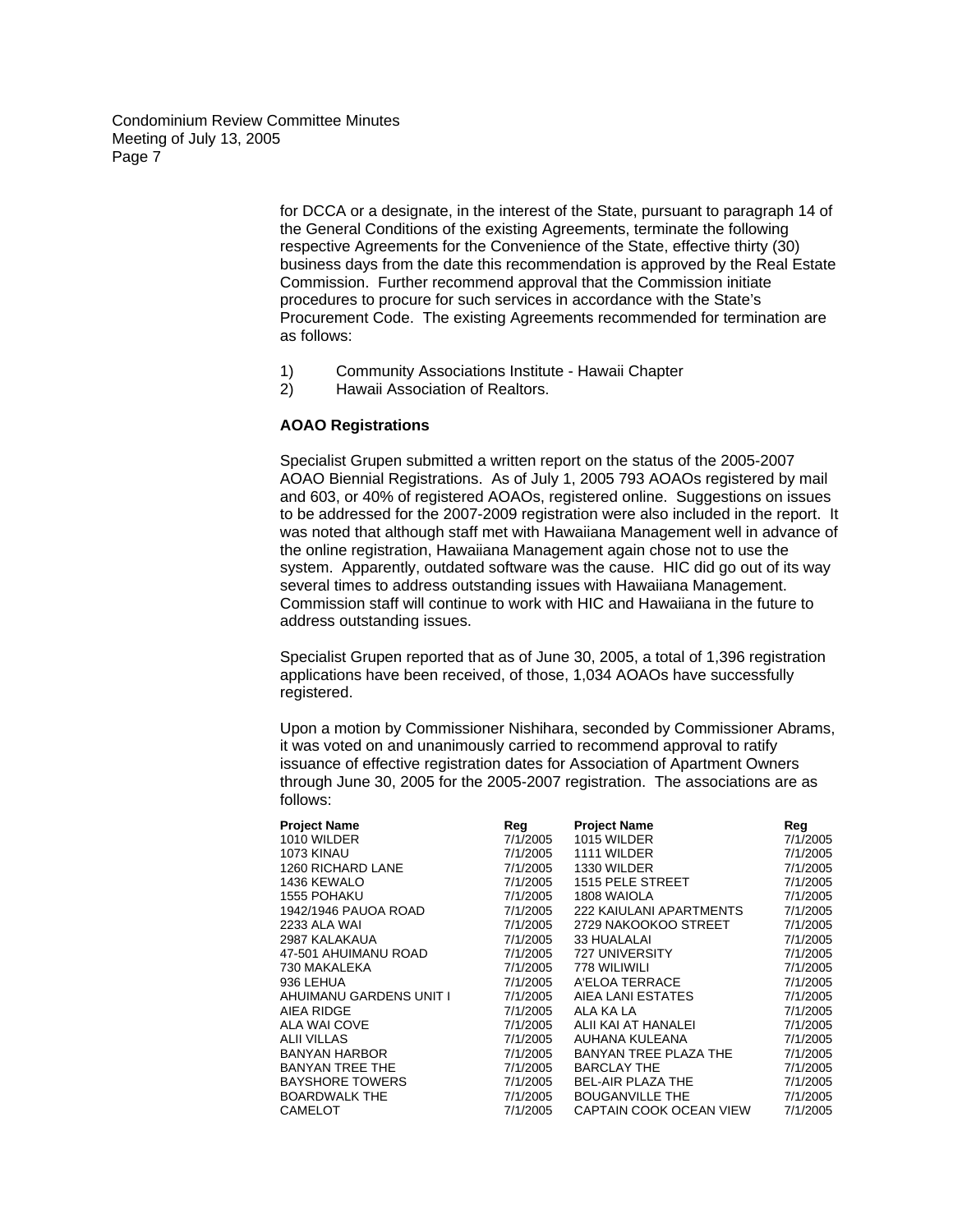| CARLTON PLACE INCREMENT ONE 7/1/2005                                                                                                              |          | <b>CASTLE SURF APARTMENTS</b>                                                                                                                                                                                                         | 7/1/2005 |
|---------------------------------------------------------------------------------------------------------------------------------------------------|----------|---------------------------------------------------------------------------------------------------------------------------------------------------------------------------------------------------------------------------------------|----------|
| <b>CENTURY SQUARE</b>                                                                                                                             | 7/1/2005 | <b>CENTURY WEST</b>                                                                                                                                                                                                                   | 7/1/2005 |
|                                                                                                                                                   |          |                                                                                                                                                                                                                                       |          |
| <b>CHANDELIER THE</b>                                                                                                                             | 7/1/2005 | CHATEAU NEWTOWN I                                                                                                                                                                                                                     | 7/1/2005 |
| <b>CITRON VILLA</b>                                                                                                                               | 7/1/2005 | <b>CLARK STREET APARTMENTS</b>                                                                                                                                                                                                        | 7/1/2005 |
| CLIFFS AT PRINCEVILLE THE                                                                                                                         | 7/1/2005 | CLUB VIEW GARDENS II                                                                                                                                                                                                                  | 7/1/2005 |
| COCONUT GROVE AT KAPALUA BAY 7/1/2005                                                                                                             |          |                                                                                                                                                                                                                                       |          |
|                                                                                                                                                   |          | <b>COLONY BEACH</b>                                                                                                                                                                                                                   | 7/1/2005 |
| COLONY I                                                                                                                                          | 7/1/2005 | COMMODORE                                                                                                                                                                                                                             | 7/1/2005 |
| <b>CONSULATE THE</b>                                                                                                                              | 7/1/2005 | COOLIDGE VILLA                                                                                                                                                                                                                        | 7/1/2005 |
| CORONADO                                                                                                                                          | 7/1/2005 | COUNTRY CLUB HAWAII                                                                                                                                                                                                                   | 7/1/2005 |
|                                                                                                                                                   |          |                                                                                                                                                                                                                                       |          |
| COUNTRY CLUB PLAZA THE                                                                                                                            | 7/1/2005 | COUNTRY CLUB VILLAGE                                                                                                                                                                                                                  | 7/1/2005 |
|                                                                                                                                                   | 7/1/2005 | <b>CROSSPOINTE</b>                                                                                                                                                                                                                    | 7/1/2005 |
|                                                                                                                                                   | 7/1/2005 | <b>CRYSTAL PARK</b>                                                                                                                                                                                                                   | 7/1/2005 |
|                                                                                                                                                   |          |                                                                                                                                                                                                                                       |          |
| CREST AT WAILUNA THE<br>CROWN KINAU<br>DIAMOND HEAD ALII                                                                                          | 7/1/2005 | DIAMOND HEAD BEACH HOTEL                                                                                                                                                                                                              | 7/1/2005 |
| DIAMOND HEAD CONDOS AT PUALEI 7/1/2005                                                                                                            |          | DIAMOND HEAD GARDENS                                                                                                                                                                                                                  | 7/1/2005 |
|                                                                                                                                                   | 7/1/2005 | DISCOVERY BAY                                                                                                                                                                                                                         | 7/1/2005 |
| DIAMOND HEAD SURF<br>DOWSETT POINT<br>EMERSON PLAZA<br>EWA APARTMENTS<br>EWA COLONY ESTATES                                                       |          |                                                                                                                                                                                                                                       |          |
|                                                                                                                                                   | 7/1/2005 | <b>EAST LAKE APARTMENTS</b>                                                                                                                                                                                                           | 7/1/2005 |
|                                                                                                                                                   | 7/1/2005 | <b>EMMALANI COURT</b>                                                                                                                                                                                                                 | 7/1/2005 |
|                                                                                                                                                   | 7/1/2005 | <b>EWA BEACH TOWNHOUSE</b>                                                                                                                                                                                                            | 7/1/2005 |
|                                                                                                                                                   |          |                                                                                                                                                                                                                                       |          |
|                                                                                                                                                   | 7/1/2005 | <b>EWA VILLA ESTATES</b>                                                                                                                                                                                                              | 7/1/2005 |
| EXPRESSIONS III AT ROYAL KUNIA                                                                                                                    | 7/1/2005 | <b>FAIRWAY HOUSE</b>                                                                                                                                                                                                                  | 7/1/2005 |
| <b>FAIRWAY MANOR</b>                                                                                                                              | 7/1/2005 | <b>FAIRWAY TERRACE</b>                                                                                                                                                                                                                | 7/1/2005 |
|                                                                                                                                                   |          |                                                                                                                                                                                                                                       |          |
| FAIRWAY VILLAGE AT WAIKELE                                                                                                                        | 7/1/2005 | FAIRWAY VILLAS AT HUALALAI THE                                                                                                                                                                                                        | 7/1/2005 |
| <b>FOUNTAINS AT MAKIKI</b>                                                                                                                        | 7/1/2005 | FOUR FORTY FOUR NAHUA INC                                                                                                                                                                                                             | 7/1/2005 |
| <b>GARDENS UPCOUNTRY THE</b>                                                                                                                      | 7/1/2005 | GOLF VILLAS AT HUALALAI THE                                                                                                                                                                                                           | 7/1/2005 |
| <b>GOVERNOR CLEGHORN THE</b>                                                                                                                      |          | <b>GREENS AT WAIKOLOA THE</b>                                                                                                                                                                                                         | 7/1/2005 |
|                                                                                                                                                   | 7/1/2005 |                                                                                                                                                                                                                                       |          |
| <b>GREENWAY THE</b>                                                                                                                               | 7/1/2005 | <b>HAIKU HALE</b>                                                                                                                                                                                                                     | 7/1/2005 |
| <b>HALAWA INDUSTRIAL PLAZA</b>                                                                                                                    | 7/1/2005 | <b>HALE AWAPUHI</b>                                                                                                                                                                                                                   | 7/1/2005 |
| <b>HALE HOALOHA</b>                                                                                                                               | 7/1/2005 | HALE KAI O HUALALAI CONDOMINIUM                                                                                                                                                                                                       | 7/1/2005 |
|                                                                                                                                                   |          |                                                                                                                                                                                                                                       |          |
| <b>HALE KAMAOLE</b>                                                                                                                               | 7/1/2005 |                                                                                                                                                                                                                                       | 7/1/2005 |
| <b>HALE KULANUI</b>                                                                                                                               | 7/1/2005 |                                                                                                                                                                                                                                       | 7/1/2005 |
| <b>HALE MANOA</b>                                                                                                                                 | 7/1/2005 |                                                                                                                                                                                                                                       | 7/1/2005 |
|                                                                                                                                                   |          |                                                                                                                                                                                                                                       |          |
| HALE O KALANI TOWERS THE                                                                                                                          | 7/1/2005 |                                                                                                                                                                                                                                       | 7/1/2005 |
| HALE PAU HANA<br>HALEAKALA SHORES<br>HALELOA II<br>HANA KAI-MAUI<br>HARBOR POINTE<br>HARBOR VIEW PLAZA<br>HAUSTEN INC THE<br>HAVENS OF 'I' VISTAS | 7/1/2005 | HALE KAI O HUALALAI CONDOMINIUI<br>HALE KEHAU PHASE I<br>HALE MAHIAI<br>HALE MOI<br>HALE ONO LOA<br>HALE POHAKU<br>HALELOA<br>HAMPTON COURT<br>HANALEI BAY RESORT<br>HARBOR SQUARE<br>HARBOR SQUARE<br>HARBOR SQUARE<br>HARBOR SQUARE | 7/1/2005 |
|                                                                                                                                                   | 7/1/2005 |                                                                                                                                                                                                                                       | 7/1/2005 |
|                                                                                                                                                   |          |                                                                                                                                                                                                                                       |          |
|                                                                                                                                                   | 7/1/2005 |                                                                                                                                                                                                                                       | 7/1/2005 |
|                                                                                                                                                   | 7/1/2005 |                                                                                                                                                                                                                                       | 7/1/2005 |
|                                                                                                                                                   | 7/1/2005 |                                                                                                                                                                                                                                       | 7/1/2005 |
|                                                                                                                                                   |          |                                                                                                                                                                                                                                       |          |
|                                                                                                                                                   | 7/1/2005 |                                                                                                                                                                                                                                       | 7/1/2005 |
|                                                                                                                                                   | 7/1/2005 | <b>HAUULA ESTATES</b>                                                                                                                                                                                                                 | 7/1/2005 |
|                                                                                                                                                   | 7/1/2005 | <b>HAWAIIAN KING</b>                                                                                                                                                                                                                  | 7/1/2005 |
| HAWAIIAN PRINCESS@MAKAHA BCH 7/1/2005                                                                                                             |          | <b>HEIGHTS AT WAILUNA THE</b>                                                                                                                                                                                                         |          |
|                                                                                                                                                   |          |                                                                                                                                                                                                                                       | 7/1/2005 |
| <b>HEULU GARDENS</b>                                                                                                                              | 7/1/2005 | <b>HIDDEN VALLEY ESTATES</b>                                                                                                                                                                                                          | 7/1/2005 |
| <b>HIGHLANDER THE</b>                                                                                                                             | 7/1/2005 | HILLSDALE                                                                                                                                                                                                                             | 7/1/2005 |
| HILLSIDE VILLAS AT HUALALAI THE 7/1/2005                                                                                                          |          | <b>HILO TERRACE</b>                                                                                                                                                                                                                   | 7/1/2005 |
|                                                                                                                                                   |          |                                                                                                                                                                                                                                       |          |
| <b>HO'OMAKA VILLAGE</b>                                                                                                                           | 7/1/2005 | <b>HOKULANI APARTMENTS</b>                                                                                                                                                                                                            | 7/1/2005 |
| <b>HOLANIKU HALE</b>                                                                                                                              | 7/1/2005 | <b>HOLIDAY GARDENS</b>                                                                                                                                                                                                                | 7/1/2005 |
| <b>HOLIDAY PARKWAY</b>                                                                                                                            | 7/1/2005 | HOLOHOLO KU AT PARKER RANCH                                                                                                                                                                                                           | 7/1/2005 |
|                                                                                                                                                   |          |                                                                                                                                                                                                                                       |          |
| HOLUALOA GARDENS                                                                                                                                  | 7/1/2005 | <b>HONO HALE TOWERS</b>                                                                                                                                                                                                               | 7/1/2005 |
| <b>HONOKEANA COVE</b>                                                                                                                             | 7/1/2005 | HONOKOWAI APARTMENTS                                                                                                                                                                                                                  | 7/1/2005 |
| <b>HONOKOWAI EAST</b>                                                                                                                             | 7/1/2005 | HONOKOWAI SUNRISE                                                                                                                                                                                                                     | 7/1/2005 |
| HONOLULU PARK PLACE                                                                                                                               |          |                                                                                                                                                                                                                                       |          |
|                                                                                                                                                   | 7/1/2005 | HU'ELANI, PHASES 1, 2 - 7B & 10                                                                                                                                                                                                       | 7/1/2005 |
| <b>IAO PARKSIDE</b>                                                                                                                               | 7/1/2005 | <b>IHONA</b>                                                                                                                                                                                                                          | 7/1/2005 |
| <b>IKENA LALO</b>                                                                                                                                 | 7/1/2005 | ILANIWAI                                                                                                                                                                                                                              | 7/1/2005 |
| <b>ILIMA GARDENS</b>                                                                                                                              | 7/1/2005 | <b>IMPERIAL PLAZA THE</b>                                                                                                                                                                                                             | 7/1/2005 |
|                                                                                                                                                   |          |                                                                                                                                                                                                                                       |          |
| <b>INDUSTRIAL PLAZA</b>                                                                                                                           | 7/1/2005 | INN ON THE PARK                                                                                                                                                                                                                       | 7/1/2005 |
| INTERNATIONAL COLONY CLUB                                                                                                                         | 7/1/2005 | IOLANI PALMS                                                                                                                                                                                                                          | 7/1/2005 |
| <b>IOLANI THE</b>                                                                                                                                 | 7/1/2005 | <b>ISLAND COLONY</b>                                                                                                                                                                                                                  | 7/1/2005 |
|                                                                                                                                                   |          |                                                                                                                                                                                                                                       |          |
| <b>ISLAND SANDS THE</b>                                                                                                                           | 7/1/2005 | <b>IWILEI BUSINESS CENTER</b>                                                                                                                                                                                                         | 7/1/2005 |
| <b>JASON APARTMENTS</b>                                                                                                                           | 7/1/2005 | KA MOMI NANI HEIGHTS                                                                                                                                                                                                                  | 7/1/2005 |
| KA'EO KAI PHASE II                                                                                                                                | 7/1/2005 | <b>KA'ULU VILLAS</b>                                                                                                                                                                                                                  | 7/1/2005 |
|                                                                                                                                                   |          |                                                                                                                                                                                                                                       |          |
| <b>KAANAPALI ROYAL</b>                                                                                                                            | 7/1/2005 | KAHALA BEACH THE                                                                                                                                                                                                                      | 7/1/2005 |
| KAHALA VIEW ESTATE                                                                                                                                | 7/1/2005 | KAHALEMANU                                                                                                                                                                                                                            | 7/1/2005 |
| <b>KAHANA FALLS</b>                                                                                                                               | 7/1/2005 | KAHANA MANOR                                                                                                                                                                                                                          | 7/1/2005 |
| KAHANA OUTRIGGER                                                                                                                                  | 7/1/2005 | KAHANA VILLAGE                                                                                                                                                                                                                        | 7/1/2005 |
|                                                                                                                                                   |          |                                                                                                                                                                                                                                       |          |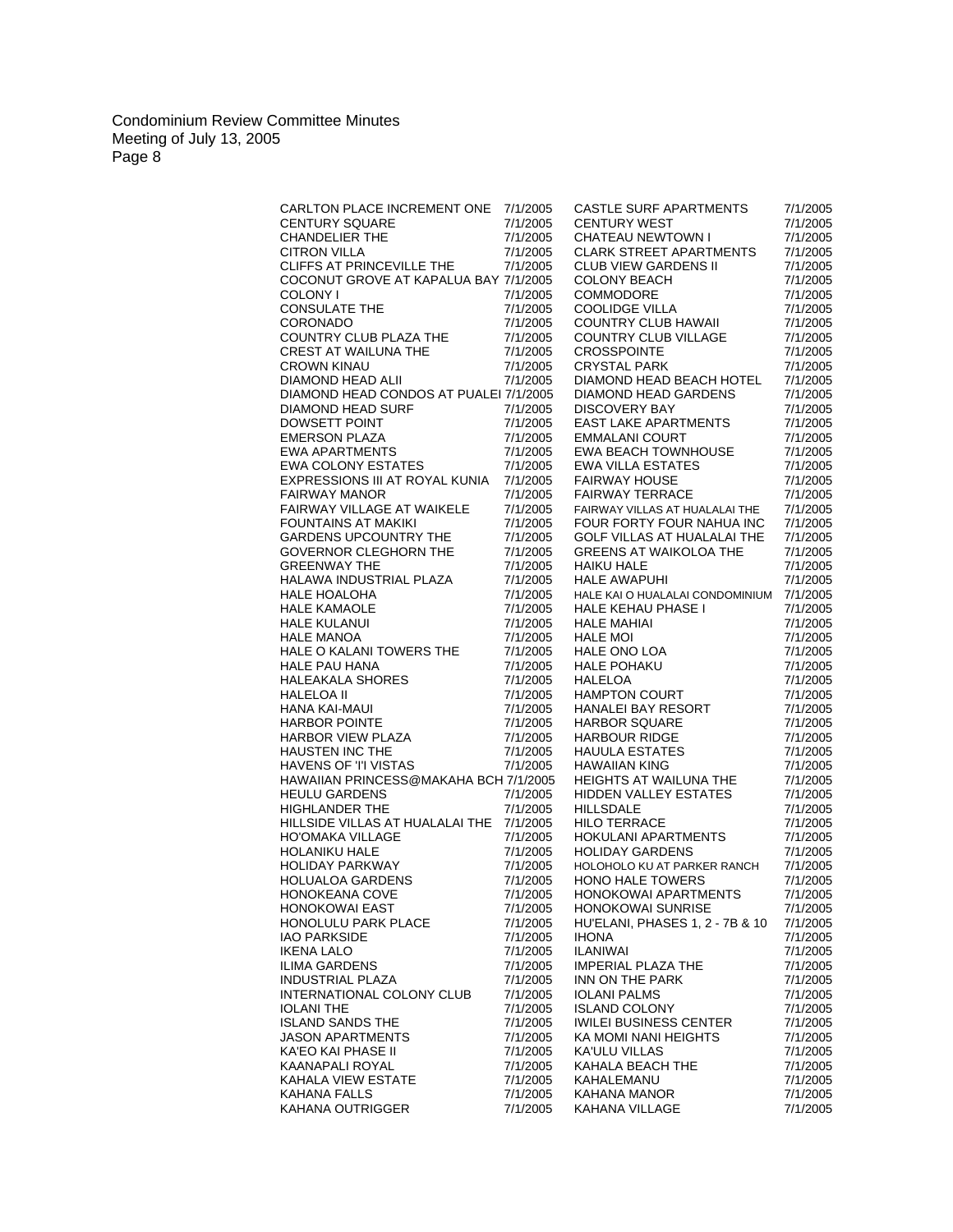| KAIMANA LANAIS<br>KAIOO TERRACE<br>KALEIALOHA<br>KAMAAINA THE<br>KAMALIE HALE<br>7/1/2005<br>7/1/2005<br>KALAMA TERRACE APTS THE<br>7/1/2005<br>7/1/2005<br>7/1/2005<br>7/1/2005<br>KAINDRIBUSINESS PLAZA<br>KALAMA TERRACE APTS THE<br>KALUANUI<br>KAMAHANA<br>KAMAHANA<br>KAMAHANA<br>KAMAD ILE SANDS<br>KANA'I A NALU<br>KANOE APARTMENTS<br>KAPIOLANI BANYAN<br>KAPIOLANI BANYAN<br>KAPIOLANI GARDENS INC<br>KAPIOLANI GARDENS INC<br>KAPIOLANI MANOR<br>7/1/2005<br>7/1/2005<br>KAMAOLE NALU CONDOMINIUM<br>7/1/2005<br>7/1/2005<br>7/1/2005<br><b>KAMOA VIEWS</b><br>7/1/2005<br>KAMOA VIEWS<br>KANALOA AT KONA<br>KANOE PALMS<br>KAPALAMA UKA<br>KAPIOLANI HOUSE<br>KAPIOLANI TOWN HOUSE<br>KAPIOLANI TOWN HOUSE<br>7/1/2005<br>7/1/2005<br>7/1/2005<br>7/1/2005<br>7/1/2005<br>7/1/2005<br>7/1/2005<br>7/1/2005<br>7/1/2005<br>7/1/2005<br>7/1/2005<br>7/1/2005<br>KAUAI COAST RESORT AT THE<br>7/1/2005<br>7/1/2005<br>7/1/2005<br>KAUHALE BEACH COVE<br>7/1/2005<br>KAWAIHAE CRESCENT WEST<br>7/1/2005<br>7/1/2005<br>7/1/2005<br>KEALAKEKUA BAY VILLAS<br>7/1/2005<br>7/1/2005<br>7/1/2005<br>KEAUHOU KONA SURF & RAQUET CLUB<br>7/1/2005<br>KEAUHOU PUNAHELE<br>KEONI ANA<br>KIHEI ALII KAI<br>KIHEI BAY VISTA<br>7/1/2005<br>7/1/2005<br>7/1/2005<br>7/1/2005<br>7/1/2005<br>7/1/2005<br>7/1/2005<br>KIHEI SHORES (FKA MAUI COURT) 7/1/2005<br>7/1/2005<br>$AA$<br>KILAUEA PLAZA<br>7/1/2005<br>7/1/2005<br>7/1/2005<br>KINAU VILLA<br>7/1/2005<br>7/1/2005<br>KINGS GATE<br>7/1/2005<br>7/1/2005<br>KOA RESORT<br>7/1/2005<br>KONA DRIFTWOOD CONDOMINIUM<br>7/1/2005<br>7/1/2005<br>7/1/2005<br>NONA ISLANDER INN<br>KONA ISLANDER INN<br>KONA MAGIC SANDS<br>KONA MANSIONS V INC<br>KONA MESTWIND<br>KUHIO SHORES AT POIPU<br>KUHIO VILLAGE II<br>7/1/2005<br>7/1/2005<br>7/1/2005<br>7/1/2005<br>7/1/2005<br>7/1/2005<br>7/1/2005<br>7/1/2005<br>7/1/2005<br>7/1/2005<br>7/1/2005<br>7/1/2005<br>KUHIO VILLAGE II<br>7/1/2005<br>7/1/2005<br>KUKIO BEACH CLUB AND COTTAGES<br>7/1/2005<br>7/1/2005<br>7/1/2005<br>KULEANA INC, THE<br>KUMELEWAI GARDENS<br>KUNIA PALMS<br>KUPONO<br>7/1/2005<br>7/1/2005<br>KUMULANI AT THE UPLANDS AT MAUNA<br>7/1/2005<br>7/1/2005<br>7/1/2005<br>7/1/2005<br>NUMULATERRACE<br>KUNIA TERRACE<br>LAKESIDE CORONET<br>LAKESIDE CORONET<br>LAKEVIEW<br>LAKEVIEW<br>LAKEVIEW<br>LAKEVIEW<br>LAKEVIEW<br>LEINAALA<br>LEOLUA VISTA<br>LILIUOKALANI PLAZA<br>LIOMA KONA<br>LIOMA KONA<br>LAKESHORE TOWER CONDO THE 7/1/2005<br>7/1/2005<br>7/1/2005<br>7/1/2005<br>LAKESIDE MANOR<br>LAKEVIEW GARDENS<br>LALAWAI HALE<br>LEILEHUA THE<br>7/1/2005<br>7/1/2005<br>7/1/2005<br>7/1/2005<br>7/1/2005<br>7/1/2005<br>LEISURE HERITAGE APARTMENTS 7/1/2005<br>7/1/2005<br>7/1/2005<br>LILIHA SQUARE<br>7/1/2005<br>7/1/2005<br>LIME TREE<br>7/1/2005<br>LOFTS BY GENTRY PHASE A THE 7/1/2005<br>7/1/2005<br><b>LOKAHI GARDEN</b><br>LOKELANI<br>7/1/2005<br>7/1/2005<br>LUANA WAIKIKI<br>LUKEPANE COURT THE<br>7/1/2005<br>7/1/2005<br>LUNAPULE KONA<br><b>MAALAEA BANYANS</b><br>7/1/2005<br>7/1/2005<br>MAHANA AT KAANAPALI THE<br><b>MAHINUI GARDEN</b><br>7/1/2005<br>7/1/2005<br><b>MAI HALE</b><br><b>MAILE APARTMENTS</b><br>7/1/2005<br>7/1/2005<br>MAILE SKY COURT<br><b>MAILE TOWER THE</b><br>7/1/2005<br>7/1/2005<br><b>MAILI COVE INC</b><br><b>MAKAHA BEACH CABANAS</b><br>7/1/2005<br>7/1/2005<br><b>MAKAKILO GARDENS INCR 1</b><br><b>MAKAHA SHORES</b><br>7/1/2005<br>7/1/2005<br><b>MAKAKILO HALE II</b><br>7/1/2005<br><b>MAKAKILO MALA</b><br>7/1/2005<br>MAKALANILE'A<br><b>MAKANI SANDS APARTMENTS</b><br>7/1/2005<br>7/1/2005<br>MAKANUI<br>7/1/2005<br><b>MAKAUA SHORES</b><br>7/1/2005<br><b>MAKAUA VILLAGE</b><br><b>MAKENA PLACE</b><br>7/1/2005<br>7/1/2005<br><b>MAKIKI BEL AIRE</b><br><b>MAKIKI CLIFFS</b><br>7/1/2005<br>7/1/2005<br><b>MAKIKI COLONY</b><br><b>MAKIKI EAST</b><br>7/1/2005<br>7/1/2005<br><b>MAKIKI HOLIDAY</b><br><b>MAKIKI KAI</b><br>7/1/2005<br>7/1/2005 | KAILUA BAY RESORT      | 7/1/2005 | 7/1/2005 |
|-----------------------------------------------------------------------------------------------------------------------------------------------------------------------------------------------------------------------------------------------------------------------------------------------------------------------------------------------------------------------------------------------------------------------------------------------------------------------------------------------------------------------------------------------------------------------------------------------------------------------------------------------------------------------------------------------------------------------------------------------------------------------------------------------------------------------------------------------------------------------------------------------------------------------------------------------------------------------------------------------------------------------------------------------------------------------------------------------------------------------------------------------------------------------------------------------------------------------------------------------------------------------------------------------------------------------------------------------------------------------------------------------------------------------------------------------------------------------------------------------------------------------------------------------------------------------------------------------------------------------------------------------------------------------------------------------------------------------------------------------------------------------------------------------------------------------------------------------------------------------------------------------------------------------------------------------------------------------------------------------------------------------------------------------------------------------------------------------------------------------------------------------------------------------------------------------------------------------------------------------------------------------------------------------------------------------------------------------------------------------------------------------------------------------------------------------------------------------------------------------------------------------------------------------------------------------------------------------------------------------------------------------------------------------------------------------------------------------------------------------------------------------------------------------------------------------------------------------------------------------------------------------------------------------------------------------------------------------------------------------------------------------------------------------------------------------------------------------------------------------------------------------------------------------------------------------------------------------------------------------------------------------------------------------------------------------------------------------------------------------------------------------------------------------------------------------------------------------------------------------------------------------------------------------------------------------------------------------------------------------------------------------------------------------------------------------------------------------------------------------------------------------------------------------------------------------------------------------------------------------------------------------------------------------------------------------------|------------------------|----------|----------|
|                                                                                                                                                                                                                                                                                                                                                                                                                                                                                                                                                                                                                                                                                                                                                                                                                                                                                                                                                                                                                                                                                                                                                                                                                                                                                                                                                                                                                                                                                                                                                                                                                                                                                                                                                                                                                                                                                                                                                                                                                                                                                                                                                                                                                                                                                                                                                                                                                                                                                                                                                                                                                                                                                                                                                                                                                                                                                                                                                                                                                                                                                                                                                                                                                                                                                                                                                                                                                                                                                                                                                                                                                                                                                                                                                                                                                                                                                                                                                     | KAIMUKI BUSINESS PLAZA |          |          |
|                                                                                                                                                                                                                                                                                                                                                                                                                                                                                                                                                                                                                                                                                                                                                                                                                                                                                                                                                                                                                                                                                                                                                                                                                                                                                                                                                                                                                                                                                                                                                                                                                                                                                                                                                                                                                                                                                                                                                                                                                                                                                                                                                                                                                                                                                                                                                                                                                                                                                                                                                                                                                                                                                                                                                                                                                                                                                                                                                                                                                                                                                                                                                                                                                                                                                                                                                                                                                                                                                                                                                                                                                                                                                                                                                                                                                                                                                                                                                     |                        |          |          |
|                                                                                                                                                                                                                                                                                                                                                                                                                                                                                                                                                                                                                                                                                                                                                                                                                                                                                                                                                                                                                                                                                                                                                                                                                                                                                                                                                                                                                                                                                                                                                                                                                                                                                                                                                                                                                                                                                                                                                                                                                                                                                                                                                                                                                                                                                                                                                                                                                                                                                                                                                                                                                                                                                                                                                                                                                                                                                                                                                                                                                                                                                                                                                                                                                                                                                                                                                                                                                                                                                                                                                                                                                                                                                                                                                                                                                                                                                                                                                     |                        |          |          |
|                                                                                                                                                                                                                                                                                                                                                                                                                                                                                                                                                                                                                                                                                                                                                                                                                                                                                                                                                                                                                                                                                                                                                                                                                                                                                                                                                                                                                                                                                                                                                                                                                                                                                                                                                                                                                                                                                                                                                                                                                                                                                                                                                                                                                                                                                                                                                                                                                                                                                                                                                                                                                                                                                                                                                                                                                                                                                                                                                                                                                                                                                                                                                                                                                                                                                                                                                                                                                                                                                                                                                                                                                                                                                                                                                                                                                                                                                                                                                     |                        |          |          |
|                                                                                                                                                                                                                                                                                                                                                                                                                                                                                                                                                                                                                                                                                                                                                                                                                                                                                                                                                                                                                                                                                                                                                                                                                                                                                                                                                                                                                                                                                                                                                                                                                                                                                                                                                                                                                                                                                                                                                                                                                                                                                                                                                                                                                                                                                                                                                                                                                                                                                                                                                                                                                                                                                                                                                                                                                                                                                                                                                                                                                                                                                                                                                                                                                                                                                                                                                                                                                                                                                                                                                                                                                                                                                                                                                                                                                                                                                                                                                     |                        |          |          |
|                                                                                                                                                                                                                                                                                                                                                                                                                                                                                                                                                                                                                                                                                                                                                                                                                                                                                                                                                                                                                                                                                                                                                                                                                                                                                                                                                                                                                                                                                                                                                                                                                                                                                                                                                                                                                                                                                                                                                                                                                                                                                                                                                                                                                                                                                                                                                                                                                                                                                                                                                                                                                                                                                                                                                                                                                                                                                                                                                                                                                                                                                                                                                                                                                                                                                                                                                                                                                                                                                                                                                                                                                                                                                                                                                                                                                                                                                                                                                     |                        |          |          |
|                                                                                                                                                                                                                                                                                                                                                                                                                                                                                                                                                                                                                                                                                                                                                                                                                                                                                                                                                                                                                                                                                                                                                                                                                                                                                                                                                                                                                                                                                                                                                                                                                                                                                                                                                                                                                                                                                                                                                                                                                                                                                                                                                                                                                                                                                                                                                                                                                                                                                                                                                                                                                                                                                                                                                                                                                                                                                                                                                                                                                                                                                                                                                                                                                                                                                                                                                                                                                                                                                                                                                                                                                                                                                                                                                                                                                                                                                                                                                     |                        |          |          |
|                                                                                                                                                                                                                                                                                                                                                                                                                                                                                                                                                                                                                                                                                                                                                                                                                                                                                                                                                                                                                                                                                                                                                                                                                                                                                                                                                                                                                                                                                                                                                                                                                                                                                                                                                                                                                                                                                                                                                                                                                                                                                                                                                                                                                                                                                                                                                                                                                                                                                                                                                                                                                                                                                                                                                                                                                                                                                                                                                                                                                                                                                                                                                                                                                                                                                                                                                                                                                                                                                                                                                                                                                                                                                                                                                                                                                                                                                                                                                     |                        |          |          |
|                                                                                                                                                                                                                                                                                                                                                                                                                                                                                                                                                                                                                                                                                                                                                                                                                                                                                                                                                                                                                                                                                                                                                                                                                                                                                                                                                                                                                                                                                                                                                                                                                                                                                                                                                                                                                                                                                                                                                                                                                                                                                                                                                                                                                                                                                                                                                                                                                                                                                                                                                                                                                                                                                                                                                                                                                                                                                                                                                                                                                                                                                                                                                                                                                                                                                                                                                                                                                                                                                                                                                                                                                                                                                                                                                                                                                                                                                                                                                     |                        |          |          |
|                                                                                                                                                                                                                                                                                                                                                                                                                                                                                                                                                                                                                                                                                                                                                                                                                                                                                                                                                                                                                                                                                                                                                                                                                                                                                                                                                                                                                                                                                                                                                                                                                                                                                                                                                                                                                                                                                                                                                                                                                                                                                                                                                                                                                                                                                                                                                                                                                                                                                                                                                                                                                                                                                                                                                                                                                                                                                                                                                                                                                                                                                                                                                                                                                                                                                                                                                                                                                                                                                                                                                                                                                                                                                                                                                                                                                                                                                                                                                     |                        |          |          |
|                                                                                                                                                                                                                                                                                                                                                                                                                                                                                                                                                                                                                                                                                                                                                                                                                                                                                                                                                                                                                                                                                                                                                                                                                                                                                                                                                                                                                                                                                                                                                                                                                                                                                                                                                                                                                                                                                                                                                                                                                                                                                                                                                                                                                                                                                                                                                                                                                                                                                                                                                                                                                                                                                                                                                                                                                                                                                                                                                                                                                                                                                                                                                                                                                                                                                                                                                                                                                                                                                                                                                                                                                                                                                                                                                                                                                                                                                                                                                     |                        |          |          |
|                                                                                                                                                                                                                                                                                                                                                                                                                                                                                                                                                                                                                                                                                                                                                                                                                                                                                                                                                                                                                                                                                                                                                                                                                                                                                                                                                                                                                                                                                                                                                                                                                                                                                                                                                                                                                                                                                                                                                                                                                                                                                                                                                                                                                                                                                                                                                                                                                                                                                                                                                                                                                                                                                                                                                                                                                                                                                                                                                                                                                                                                                                                                                                                                                                                                                                                                                                                                                                                                                                                                                                                                                                                                                                                                                                                                                                                                                                                                                     |                        |          |          |
|                                                                                                                                                                                                                                                                                                                                                                                                                                                                                                                                                                                                                                                                                                                                                                                                                                                                                                                                                                                                                                                                                                                                                                                                                                                                                                                                                                                                                                                                                                                                                                                                                                                                                                                                                                                                                                                                                                                                                                                                                                                                                                                                                                                                                                                                                                                                                                                                                                                                                                                                                                                                                                                                                                                                                                                                                                                                                                                                                                                                                                                                                                                                                                                                                                                                                                                                                                                                                                                                                                                                                                                                                                                                                                                                                                                                                                                                                                                                                     |                        |          |          |
|                                                                                                                                                                                                                                                                                                                                                                                                                                                                                                                                                                                                                                                                                                                                                                                                                                                                                                                                                                                                                                                                                                                                                                                                                                                                                                                                                                                                                                                                                                                                                                                                                                                                                                                                                                                                                                                                                                                                                                                                                                                                                                                                                                                                                                                                                                                                                                                                                                                                                                                                                                                                                                                                                                                                                                                                                                                                                                                                                                                                                                                                                                                                                                                                                                                                                                                                                                                                                                                                                                                                                                                                                                                                                                                                                                                                                                                                                                                                                     |                        |          |          |
|                                                                                                                                                                                                                                                                                                                                                                                                                                                                                                                                                                                                                                                                                                                                                                                                                                                                                                                                                                                                                                                                                                                                                                                                                                                                                                                                                                                                                                                                                                                                                                                                                                                                                                                                                                                                                                                                                                                                                                                                                                                                                                                                                                                                                                                                                                                                                                                                                                                                                                                                                                                                                                                                                                                                                                                                                                                                                                                                                                                                                                                                                                                                                                                                                                                                                                                                                                                                                                                                                                                                                                                                                                                                                                                                                                                                                                                                                                                                                     |                        |          |          |
|                                                                                                                                                                                                                                                                                                                                                                                                                                                                                                                                                                                                                                                                                                                                                                                                                                                                                                                                                                                                                                                                                                                                                                                                                                                                                                                                                                                                                                                                                                                                                                                                                                                                                                                                                                                                                                                                                                                                                                                                                                                                                                                                                                                                                                                                                                                                                                                                                                                                                                                                                                                                                                                                                                                                                                                                                                                                                                                                                                                                                                                                                                                                                                                                                                                                                                                                                                                                                                                                                                                                                                                                                                                                                                                                                                                                                                                                                                                                                     |                        |          |          |
|                                                                                                                                                                                                                                                                                                                                                                                                                                                                                                                                                                                                                                                                                                                                                                                                                                                                                                                                                                                                                                                                                                                                                                                                                                                                                                                                                                                                                                                                                                                                                                                                                                                                                                                                                                                                                                                                                                                                                                                                                                                                                                                                                                                                                                                                                                                                                                                                                                                                                                                                                                                                                                                                                                                                                                                                                                                                                                                                                                                                                                                                                                                                                                                                                                                                                                                                                                                                                                                                                                                                                                                                                                                                                                                                                                                                                                                                                                                                                     |                        |          |          |
|                                                                                                                                                                                                                                                                                                                                                                                                                                                                                                                                                                                                                                                                                                                                                                                                                                                                                                                                                                                                                                                                                                                                                                                                                                                                                                                                                                                                                                                                                                                                                                                                                                                                                                                                                                                                                                                                                                                                                                                                                                                                                                                                                                                                                                                                                                                                                                                                                                                                                                                                                                                                                                                                                                                                                                                                                                                                                                                                                                                                                                                                                                                                                                                                                                                                                                                                                                                                                                                                                                                                                                                                                                                                                                                                                                                                                                                                                                                                                     |                        |          |          |
|                                                                                                                                                                                                                                                                                                                                                                                                                                                                                                                                                                                                                                                                                                                                                                                                                                                                                                                                                                                                                                                                                                                                                                                                                                                                                                                                                                                                                                                                                                                                                                                                                                                                                                                                                                                                                                                                                                                                                                                                                                                                                                                                                                                                                                                                                                                                                                                                                                                                                                                                                                                                                                                                                                                                                                                                                                                                                                                                                                                                                                                                                                                                                                                                                                                                                                                                                                                                                                                                                                                                                                                                                                                                                                                                                                                                                                                                                                                                                     |                        |          |          |
|                                                                                                                                                                                                                                                                                                                                                                                                                                                                                                                                                                                                                                                                                                                                                                                                                                                                                                                                                                                                                                                                                                                                                                                                                                                                                                                                                                                                                                                                                                                                                                                                                                                                                                                                                                                                                                                                                                                                                                                                                                                                                                                                                                                                                                                                                                                                                                                                                                                                                                                                                                                                                                                                                                                                                                                                                                                                                                                                                                                                                                                                                                                                                                                                                                                                                                                                                                                                                                                                                                                                                                                                                                                                                                                                                                                                                                                                                                                                                     |                        |          |          |
|                                                                                                                                                                                                                                                                                                                                                                                                                                                                                                                                                                                                                                                                                                                                                                                                                                                                                                                                                                                                                                                                                                                                                                                                                                                                                                                                                                                                                                                                                                                                                                                                                                                                                                                                                                                                                                                                                                                                                                                                                                                                                                                                                                                                                                                                                                                                                                                                                                                                                                                                                                                                                                                                                                                                                                                                                                                                                                                                                                                                                                                                                                                                                                                                                                                                                                                                                                                                                                                                                                                                                                                                                                                                                                                                                                                                                                                                                                                                                     |                        |          |          |
|                                                                                                                                                                                                                                                                                                                                                                                                                                                                                                                                                                                                                                                                                                                                                                                                                                                                                                                                                                                                                                                                                                                                                                                                                                                                                                                                                                                                                                                                                                                                                                                                                                                                                                                                                                                                                                                                                                                                                                                                                                                                                                                                                                                                                                                                                                                                                                                                                                                                                                                                                                                                                                                                                                                                                                                                                                                                                                                                                                                                                                                                                                                                                                                                                                                                                                                                                                                                                                                                                                                                                                                                                                                                                                                                                                                                                                                                                                                                                     |                        |          |          |
|                                                                                                                                                                                                                                                                                                                                                                                                                                                                                                                                                                                                                                                                                                                                                                                                                                                                                                                                                                                                                                                                                                                                                                                                                                                                                                                                                                                                                                                                                                                                                                                                                                                                                                                                                                                                                                                                                                                                                                                                                                                                                                                                                                                                                                                                                                                                                                                                                                                                                                                                                                                                                                                                                                                                                                                                                                                                                                                                                                                                                                                                                                                                                                                                                                                                                                                                                                                                                                                                                                                                                                                                                                                                                                                                                                                                                                                                                                                                                     |                        |          |          |
|                                                                                                                                                                                                                                                                                                                                                                                                                                                                                                                                                                                                                                                                                                                                                                                                                                                                                                                                                                                                                                                                                                                                                                                                                                                                                                                                                                                                                                                                                                                                                                                                                                                                                                                                                                                                                                                                                                                                                                                                                                                                                                                                                                                                                                                                                                                                                                                                                                                                                                                                                                                                                                                                                                                                                                                                                                                                                                                                                                                                                                                                                                                                                                                                                                                                                                                                                                                                                                                                                                                                                                                                                                                                                                                                                                                                                                                                                                                                                     |                        |          |          |
|                                                                                                                                                                                                                                                                                                                                                                                                                                                                                                                                                                                                                                                                                                                                                                                                                                                                                                                                                                                                                                                                                                                                                                                                                                                                                                                                                                                                                                                                                                                                                                                                                                                                                                                                                                                                                                                                                                                                                                                                                                                                                                                                                                                                                                                                                                                                                                                                                                                                                                                                                                                                                                                                                                                                                                                                                                                                                                                                                                                                                                                                                                                                                                                                                                                                                                                                                                                                                                                                                                                                                                                                                                                                                                                                                                                                                                                                                                                                                     |                        |          |          |
|                                                                                                                                                                                                                                                                                                                                                                                                                                                                                                                                                                                                                                                                                                                                                                                                                                                                                                                                                                                                                                                                                                                                                                                                                                                                                                                                                                                                                                                                                                                                                                                                                                                                                                                                                                                                                                                                                                                                                                                                                                                                                                                                                                                                                                                                                                                                                                                                                                                                                                                                                                                                                                                                                                                                                                                                                                                                                                                                                                                                                                                                                                                                                                                                                                                                                                                                                                                                                                                                                                                                                                                                                                                                                                                                                                                                                                                                                                                                                     |                        |          |          |
|                                                                                                                                                                                                                                                                                                                                                                                                                                                                                                                                                                                                                                                                                                                                                                                                                                                                                                                                                                                                                                                                                                                                                                                                                                                                                                                                                                                                                                                                                                                                                                                                                                                                                                                                                                                                                                                                                                                                                                                                                                                                                                                                                                                                                                                                                                                                                                                                                                                                                                                                                                                                                                                                                                                                                                                                                                                                                                                                                                                                                                                                                                                                                                                                                                                                                                                                                                                                                                                                                                                                                                                                                                                                                                                                                                                                                                                                                                                                                     |                        |          |          |
|                                                                                                                                                                                                                                                                                                                                                                                                                                                                                                                                                                                                                                                                                                                                                                                                                                                                                                                                                                                                                                                                                                                                                                                                                                                                                                                                                                                                                                                                                                                                                                                                                                                                                                                                                                                                                                                                                                                                                                                                                                                                                                                                                                                                                                                                                                                                                                                                                                                                                                                                                                                                                                                                                                                                                                                                                                                                                                                                                                                                                                                                                                                                                                                                                                                                                                                                                                                                                                                                                                                                                                                                                                                                                                                                                                                                                                                                                                                                                     |                        |          |          |
|                                                                                                                                                                                                                                                                                                                                                                                                                                                                                                                                                                                                                                                                                                                                                                                                                                                                                                                                                                                                                                                                                                                                                                                                                                                                                                                                                                                                                                                                                                                                                                                                                                                                                                                                                                                                                                                                                                                                                                                                                                                                                                                                                                                                                                                                                                                                                                                                                                                                                                                                                                                                                                                                                                                                                                                                                                                                                                                                                                                                                                                                                                                                                                                                                                                                                                                                                                                                                                                                                                                                                                                                                                                                                                                                                                                                                                                                                                                                                     |                        |          |          |
|                                                                                                                                                                                                                                                                                                                                                                                                                                                                                                                                                                                                                                                                                                                                                                                                                                                                                                                                                                                                                                                                                                                                                                                                                                                                                                                                                                                                                                                                                                                                                                                                                                                                                                                                                                                                                                                                                                                                                                                                                                                                                                                                                                                                                                                                                                                                                                                                                                                                                                                                                                                                                                                                                                                                                                                                                                                                                                                                                                                                                                                                                                                                                                                                                                                                                                                                                                                                                                                                                                                                                                                                                                                                                                                                                                                                                                                                                                                                                     |                        |          |          |
|                                                                                                                                                                                                                                                                                                                                                                                                                                                                                                                                                                                                                                                                                                                                                                                                                                                                                                                                                                                                                                                                                                                                                                                                                                                                                                                                                                                                                                                                                                                                                                                                                                                                                                                                                                                                                                                                                                                                                                                                                                                                                                                                                                                                                                                                                                                                                                                                                                                                                                                                                                                                                                                                                                                                                                                                                                                                                                                                                                                                                                                                                                                                                                                                                                                                                                                                                                                                                                                                                                                                                                                                                                                                                                                                                                                                                                                                                                                                                     |                        |          |          |
|                                                                                                                                                                                                                                                                                                                                                                                                                                                                                                                                                                                                                                                                                                                                                                                                                                                                                                                                                                                                                                                                                                                                                                                                                                                                                                                                                                                                                                                                                                                                                                                                                                                                                                                                                                                                                                                                                                                                                                                                                                                                                                                                                                                                                                                                                                                                                                                                                                                                                                                                                                                                                                                                                                                                                                                                                                                                                                                                                                                                                                                                                                                                                                                                                                                                                                                                                                                                                                                                                                                                                                                                                                                                                                                                                                                                                                                                                                                                                     |                        |          |          |
|                                                                                                                                                                                                                                                                                                                                                                                                                                                                                                                                                                                                                                                                                                                                                                                                                                                                                                                                                                                                                                                                                                                                                                                                                                                                                                                                                                                                                                                                                                                                                                                                                                                                                                                                                                                                                                                                                                                                                                                                                                                                                                                                                                                                                                                                                                                                                                                                                                                                                                                                                                                                                                                                                                                                                                                                                                                                                                                                                                                                                                                                                                                                                                                                                                                                                                                                                                                                                                                                                                                                                                                                                                                                                                                                                                                                                                                                                                                                                     |                        |          |          |
|                                                                                                                                                                                                                                                                                                                                                                                                                                                                                                                                                                                                                                                                                                                                                                                                                                                                                                                                                                                                                                                                                                                                                                                                                                                                                                                                                                                                                                                                                                                                                                                                                                                                                                                                                                                                                                                                                                                                                                                                                                                                                                                                                                                                                                                                                                                                                                                                                                                                                                                                                                                                                                                                                                                                                                                                                                                                                                                                                                                                                                                                                                                                                                                                                                                                                                                                                                                                                                                                                                                                                                                                                                                                                                                                                                                                                                                                                                                                                     |                        |          |          |
|                                                                                                                                                                                                                                                                                                                                                                                                                                                                                                                                                                                                                                                                                                                                                                                                                                                                                                                                                                                                                                                                                                                                                                                                                                                                                                                                                                                                                                                                                                                                                                                                                                                                                                                                                                                                                                                                                                                                                                                                                                                                                                                                                                                                                                                                                                                                                                                                                                                                                                                                                                                                                                                                                                                                                                                                                                                                                                                                                                                                                                                                                                                                                                                                                                                                                                                                                                                                                                                                                                                                                                                                                                                                                                                                                                                                                                                                                                                                                     |                        |          |          |
|                                                                                                                                                                                                                                                                                                                                                                                                                                                                                                                                                                                                                                                                                                                                                                                                                                                                                                                                                                                                                                                                                                                                                                                                                                                                                                                                                                                                                                                                                                                                                                                                                                                                                                                                                                                                                                                                                                                                                                                                                                                                                                                                                                                                                                                                                                                                                                                                                                                                                                                                                                                                                                                                                                                                                                                                                                                                                                                                                                                                                                                                                                                                                                                                                                                                                                                                                                                                                                                                                                                                                                                                                                                                                                                                                                                                                                                                                                                                                     |                        |          |          |
|                                                                                                                                                                                                                                                                                                                                                                                                                                                                                                                                                                                                                                                                                                                                                                                                                                                                                                                                                                                                                                                                                                                                                                                                                                                                                                                                                                                                                                                                                                                                                                                                                                                                                                                                                                                                                                                                                                                                                                                                                                                                                                                                                                                                                                                                                                                                                                                                                                                                                                                                                                                                                                                                                                                                                                                                                                                                                                                                                                                                                                                                                                                                                                                                                                                                                                                                                                                                                                                                                                                                                                                                                                                                                                                                                                                                                                                                                                                                                     |                        |          |          |
|                                                                                                                                                                                                                                                                                                                                                                                                                                                                                                                                                                                                                                                                                                                                                                                                                                                                                                                                                                                                                                                                                                                                                                                                                                                                                                                                                                                                                                                                                                                                                                                                                                                                                                                                                                                                                                                                                                                                                                                                                                                                                                                                                                                                                                                                                                                                                                                                                                                                                                                                                                                                                                                                                                                                                                                                                                                                                                                                                                                                                                                                                                                                                                                                                                                                                                                                                                                                                                                                                                                                                                                                                                                                                                                                                                                                                                                                                                                                                     |                        |          |          |
|                                                                                                                                                                                                                                                                                                                                                                                                                                                                                                                                                                                                                                                                                                                                                                                                                                                                                                                                                                                                                                                                                                                                                                                                                                                                                                                                                                                                                                                                                                                                                                                                                                                                                                                                                                                                                                                                                                                                                                                                                                                                                                                                                                                                                                                                                                                                                                                                                                                                                                                                                                                                                                                                                                                                                                                                                                                                                                                                                                                                                                                                                                                                                                                                                                                                                                                                                                                                                                                                                                                                                                                                                                                                                                                                                                                                                                                                                                                                                     |                        |          |          |
|                                                                                                                                                                                                                                                                                                                                                                                                                                                                                                                                                                                                                                                                                                                                                                                                                                                                                                                                                                                                                                                                                                                                                                                                                                                                                                                                                                                                                                                                                                                                                                                                                                                                                                                                                                                                                                                                                                                                                                                                                                                                                                                                                                                                                                                                                                                                                                                                                                                                                                                                                                                                                                                                                                                                                                                                                                                                                                                                                                                                                                                                                                                                                                                                                                                                                                                                                                                                                                                                                                                                                                                                                                                                                                                                                                                                                                                                                                                                                     |                        |          |          |
|                                                                                                                                                                                                                                                                                                                                                                                                                                                                                                                                                                                                                                                                                                                                                                                                                                                                                                                                                                                                                                                                                                                                                                                                                                                                                                                                                                                                                                                                                                                                                                                                                                                                                                                                                                                                                                                                                                                                                                                                                                                                                                                                                                                                                                                                                                                                                                                                                                                                                                                                                                                                                                                                                                                                                                                                                                                                                                                                                                                                                                                                                                                                                                                                                                                                                                                                                                                                                                                                                                                                                                                                                                                                                                                                                                                                                                                                                                                                                     |                        |          |          |
|                                                                                                                                                                                                                                                                                                                                                                                                                                                                                                                                                                                                                                                                                                                                                                                                                                                                                                                                                                                                                                                                                                                                                                                                                                                                                                                                                                                                                                                                                                                                                                                                                                                                                                                                                                                                                                                                                                                                                                                                                                                                                                                                                                                                                                                                                                                                                                                                                                                                                                                                                                                                                                                                                                                                                                                                                                                                                                                                                                                                                                                                                                                                                                                                                                                                                                                                                                                                                                                                                                                                                                                                                                                                                                                                                                                                                                                                                                                                                     |                        |          |          |
|                                                                                                                                                                                                                                                                                                                                                                                                                                                                                                                                                                                                                                                                                                                                                                                                                                                                                                                                                                                                                                                                                                                                                                                                                                                                                                                                                                                                                                                                                                                                                                                                                                                                                                                                                                                                                                                                                                                                                                                                                                                                                                                                                                                                                                                                                                                                                                                                                                                                                                                                                                                                                                                                                                                                                                                                                                                                                                                                                                                                                                                                                                                                                                                                                                                                                                                                                                                                                                                                                                                                                                                                                                                                                                                                                                                                                                                                                                                                                     |                        |          |          |
|                                                                                                                                                                                                                                                                                                                                                                                                                                                                                                                                                                                                                                                                                                                                                                                                                                                                                                                                                                                                                                                                                                                                                                                                                                                                                                                                                                                                                                                                                                                                                                                                                                                                                                                                                                                                                                                                                                                                                                                                                                                                                                                                                                                                                                                                                                                                                                                                                                                                                                                                                                                                                                                                                                                                                                                                                                                                                                                                                                                                                                                                                                                                                                                                                                                                                                                                                                                                                                                                                                                                                                                                                                                                                                                                                                                                                                                                                                                                                     |                        |          |          |
|                                                                                                                                                                                                                                                                                                                                                                                                                                                                                                                                                                                                                                                                                                                                                                                                                                                                                                                                                                                                                                                                                                                                                                                                                                                                                                                                                                                                                                                                                                                                                                                                                                                                                                                                                                                                                                                                                                                                                                                                                                                                                                                                                                                                                                                                                                                                                                                                                                                                                                                                                                                                                                                                                                                                                                                                                                                                                                                                                                                                                                                                                                                                                                                                                                                                                                                                                                                                                                                                                                                                                                                                                                                                                                                                                                                                                                                                                                                                                     |                        |          |          |
|                                                                                                                                                                                                                                                                                                                                                                                                                                                                                                                                                                                                                                                                                                                                                                                                                                                                                                                                                                                                                                                                                                                                                                                                                                                                                                                                                                                                                                                                                                                                                                                                                                                                                                                                                                                                                                                                                                                                                                                                                                                                                                                                                                                                                                                                                                                                                                                                                                                                                                                                                                                                                                                                                                                                                                                                                                                                                                                                                                                                                                                                                                                                                                                                                                                                                                                                                                                                                                                                                                                                                                                                                                                                                                                                                                                                                                                                                                                                                     |                        |          |          |
|                                                                                                                                                                                                                                                                                                                                                                                                                                                                                                                                                                                                                                                                                                                                                                                                                                                                                                                                                                                                                                                                                                                                                                                                                                                                                                                                                                                                                                                                                                                                                                                                                                                                                                                                                                                                                                                                                                                                                                                                                                                                                                                                                                                                                                                                                                                                                                                                                                                                                                                                                                                                                                                                                                                                                                                                                                                                                                                                                                                                                                                                                                                                                                                                                                                                                                                                                                                                                                                                                                                                                                                                                                                                                                                                                                                                                                                                                                                                                     |                        |          |          |
|                                                                                                                                                                                                                                                                                                                                                                                                                                                                                                                                                                                                                                                                                                                                                                                                                                                                                                                                                                                                                                                                                                                                                                                                                                                                                                                                                                                                                                                                                                                                                                                                                                                                                                                                                                                                                                                                                                                                                                                                                                                                                                                                                                                                                                                                                                                                                                                                                                                                                                                                                                                                                                                                                                                                                                                                                                                                                                                                                                                                                                                                                                                                                                                                                                                                                                                                                                                                                                                                                                                                                                                                                                                                                                                                                                                                                                                                                                                                                     |                        |          |          |
|                                                                                                                                                                                                                                                                                                                                                                                                                                                                                                                                                                                                                                                                                                                                                                                                                                                                                                                                                                                                                                                                                                                                                                                                                                                                                                                                                                                                                                                                                                                                                                                                                                                                                                                                                                                                                                                                                                                                                                                                                                                                                                                                                                                                                                                                                                                                                                                                                                                                                                                                                                                                                                                                                                                                                                                                                                                                                                                                                                                                                                                                                                                                                                                                                                                                                                                                                                                                                                                                                                                                                                                                                                                                                                                                                                                                                                                                                                                                                     |                        |          |          |
|                                                                                                                                                                                                                                                                                                                                                                                                                                                                                                                                                                                                                                                                                                                                                                                                                                                                                                                                                                                                                                                                                                                                                                                                                                                                                                                                                                                                                                                                                                                                                                                                                                                                                                                                                                                                                                                                                                                                                                                                                                                                                                                                                                                                                                                                                                                                                                                                                                                                                                                                                                                                                                                                                                                                                                                                                                                                                                                                                                                                                                                                                                                                                                                                                                                                                                                                                                                                                                                                                                                                                                                                                                                                                                                                                                                                                                                                                                                                                     |                        |          |          |
|                                                                                                                                                                                                                                                                                                                                                                                                                                                                                                                                                                                                                                                                                                                                                                                                                                                                                                                                                                                                                                                                                                                                                                                                                                                                                                                                                                                                                                                                                                                                                                                                                                                                                                                                                                                                                                                                                                                                                                                                                                                                                                                                                                                                                                                                                                                                                                                                                                                                                                                                                                                                                                                                                                                                                                                                                                                                                                                                                                                                                                                                                                                                                                                                                                                                                                                                                                                                                                                                                                                                                                                                                                                                                                                                                                                                                                                                                                                                                     |                        |          |          |
|                                                                                                                                                                                                                                                                                                                                                                                                                                                                                                                                                                                                                                                                                                                                                                                                                                                                                                                                                                                                                                                                                                                                                                                                                                                                                                                                                                                                                                                                                                                                                                                                                                                                                                                                                                                                                                                                                                                                                                                                                                                                                                                                                                                                                                                                                                                                                                                                                                                                                                                                                                                                                                                                                                                                                                                                                                                                                                                                                                                                                                                                                                                                                                                                                                                                                                                                                                                                                                                                                                                                                                                                                                                                                                                                                                                                                                                                                                                                                     |                        |          |          |
|                                                                                                                                                                                                                                                                                                                                                                                                                                                                                                                                                                                                                                                                                                                                                                                                                                                                                                                                                                                                                                                                                                                                                                                                                                                                                                                                                                                                                                                                                                                                                                                                                                                                                                                                                                                                                                                                                                                                                                                                                                                                                                                                                                                                                                                                                                                                                                                                                                                                                                                                                                                                                                                                                                                                                                                                                                                                                                                                                                                                                                                                                                                                                                                                                                                                                                                                                                                                                                                                                                                                                                                                                                                                                                                                                                                                                                                                                                                                                     |                        |          |          |
|                                                                                                                                                                                                                                                                                                                                                                                                                                                                                                                                                                                                                                                                                                                                                                                                                                                                                                                                                                                                                                                                                                                                                                                                                                                                                                                                                                                                                                                                                                                                                                                                                                                                                                                                                                                                                                                                                                                                                                                                                                                                                                                                                                                                                                                                                                                                                                                                                                                                                                                                                                                                                                                                                                                                                                                                                                                                                                                                                                                                                                                                                                                                                                                                                                                                                                                                                                                                                                                                                                                                                                                                                                                                                                                                                                                                                                                                                                                                                     |                        |          |          |
|                                                                                                                                                                                                                                                                                                                                                                                                                                                                                                                                                                                                                                                                                                                                                                                                                                                                                                                                                                                                                                                                                                                                                                                                                                                                                                                                                                                                                                                                                                                                                                                                                                                                                                                                                                                                                                                                                                                                                                                                                                                                                                                                                                                                                                                                                                                                                                                                                                                                                                                                                                                                                                                                                                                                                                                                                                                                                                                                                                                                                                                                                                                                                                                                                                                                                                                                                                                                                                                                                                                                                                                                                                                                                                                                                                                                                                                                                                                                                     |                        |          |          |
|                                                                                                                                                                                                                                                                                                                                                                                                                                                                                                                                                                                                                                                                                                                                                                                                                                                                                                                                                                                                                                                                                                                                                                                                                                                                                                                                                                                                                                                                                                                                                                                                                                                                                                                                                                                                                                                                                                                                                                                                                                                                                                                                                                                                                                                                                                                                                                                                                                                                                                                                                                                                                                                                                                                                                                                                                                                                                                                                                                                                                                                                                                                                                                                                                                                                                                                                                                                                                                                                                                                                                                                                                                                                                                                                                                                                                                                                                                                                                     |                        |          |          |
|                                                                                                                                                                                                                                                                                                                                                                                                                                                                                                                                                                                                                                                                                                                                                                                                                                                                                                                                                                                                                                                                                                                                                                                                                                                                                                                                                                                                                                                                                                                                                                                                                                                                                                                                                                                                                                                                                                                                                                                                                                                                                                                                                                                                                                                                                                                                                                                                                                                                                                                                                                                                                                                                                                                                                                                                                                                                                                                                                                                                                                                                                                                                                                                                                                                                                                                                                                                                                                                                                                                                                                                                                                                                                                                                                                                                                                                                                                                                                     |                        |          |          |
|                                                                                                                                                                                                                                                                                                                                                                                                                                                                                                                                                                                                                                                                                                                                                                                                                                                                                                                                                                                                                                                                                                                                                                                                                                                                                                                                                                                                                                                                                                                                                                                                                                                                                                                                                                                                                                                                                                                                                                                                                                                                                                                                                                                                                                                                                                                                                                                                                                                                                                                                                                                                                                                                                                                                                                                                                                                                                                                                                                                                                                                                                                                                                                                                                                                                                                                                                                                                                                                                                                                                                                                                                                                                                                                                                                                                                                                                                                                                                     |                        |          |          |
|                                                                                                                                                                                                                                                                                                                                                                                                                                                                                                                                                                                                                                                                                                                                                                                                                                                                                                                                                                                                                                                                                                                                                                                                                                                                                                                                                                                                                                                                                                                                                                                                                                                                                                                                                                                                                                                                                                                                                                                                                                                                                                                                                                                                                                                                                                                                                                                                                                                                                                                                                                                                                                                                                                                                                                                                                                                                                                                                                                                                                                                                                                                                                                                                                                                                                                                                                                                                                                                                                                                                                                                                                                                                                                                                                                                                                                                                                                                                                     |                        |          |          |
|                                                                                                                                                                                                                                                                                                                                                                                                                                                                                                                                                                                                                                                                                                                                                                                                                                                                                                                                                                                                                                                                                                                                                                                                                                                                                                                                                                                                                                                                                                                                                                                                                                                                                                                                                                                                                                                                                                                                                                                                                                                                                                                                                                                                                                                                                                                                                                                                                                                                                                                                                                                                                                                                                                                                                                                                                                                                                                                                                                                                                                                                                                                                                                                                                                                                                                                                                                                                                                                                                                                                                                                                                                                                                                                                                                                                                                                                                                                                                     |                        |          |          |
|                                                                                                                                                                                                                                                                                                                                                                                                                                                                                                                                                                                                                                                                                                                                                                                                                                                                                                                                                                                                                                                                                                                                                                                                                                                                                                                                                                                                                                                                                                                                                                                                                                                                                                                                                                                                                                                                                                                                                                                                                                                                                                                                                                                                                                                                                                                                                                                                                                                                                                                                                                                                                                                                                                                                                                                                                                                                                                                                                                                                                                                                                                                                                                                                                                                                                                                                                                                                                                                                                                                                                                                                                                                                                                                                                                                                                                                                                                                                                     |                        |          |          |
|                                                                                                                                                                                                                                                                                                                                                                                                                                                                                                                                                                                                                                                                                                                                                                                                                                                                                                                                                                                                                                                                                                                                                                                                                                                                                                                                                                                                                                                                                                                                                                                                                                                                                                                                                                                                                                                                                                                                                                                                                                                                                                                                                                                                                                                                                                                                                                                                                                                                                                                                                                                                                                                                                                                                                                                                                                                                                                                                                                                                                                                                                                                                                                                                                                                                                                                                                                                                                                                                                                                                                                                                                                                                                                                                                                                                                                                                                                                                                     |                        |          |          |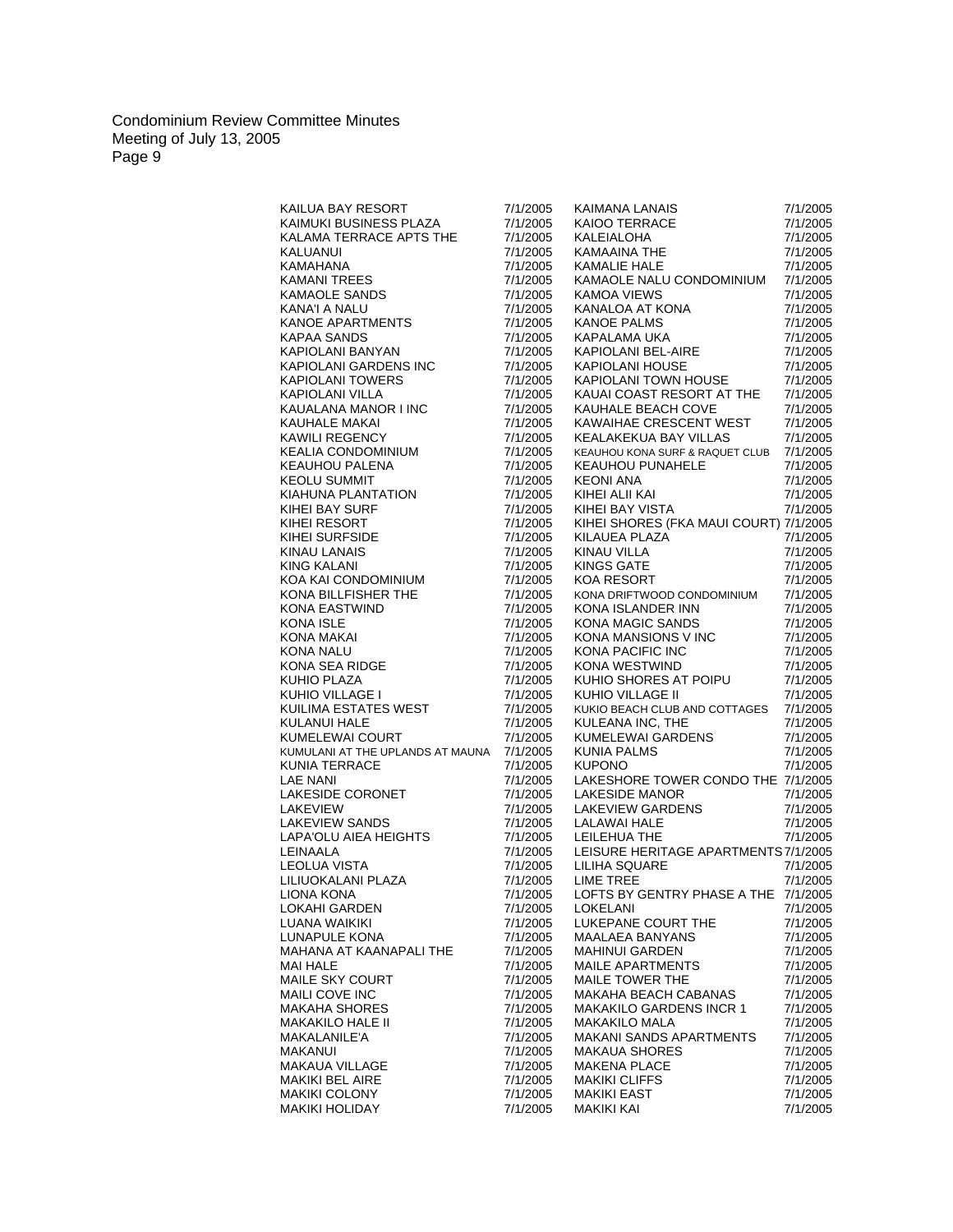| <b>MAKIKI PARK PLACE</b>                                                                                                                                                                          | 7/1/2005             | <b>MAKIKI ROYAL</b>                                                                                                                                                                                                                                                                  | 7/1/2005             |
|---------------------------------------------------------------------------------------------------------------------------------------------------------------------------------------------------|----------------------|--------------------------------------------------------------------------------------------------------------------------------------------------------------------------------------------------------------------------------------------------------------------------------------|----------------------|
| <b>MAKIKI TOWERS</b>                                                                                                                                                                              | 7/1/2005             | MAKIKI WEST                                                                                                                                                                                                                                                                          | 7/1/2005             |
| <b>MAKOLEA THE</b>                                                                                                                                                                                | 7/1/2005             | MANA KAI MAUI                                                                                                                                                                                                                                                                        | 7/1/2005             |
| <b>MANAI HALE</b>                                                                                                                                                                                 | 7/1/2005             | MANOA EAST                                                                                                                                                                                                                                                                           | 7/1/2005             |
| CE<br>GE<br>CHE<br>MANOALANI                                                                                                                                                                      | 7/1/2005             | <b>MARINA PALMS</b>                                                                                                                                                                                                                                                                  | 7/1/2005             |
| MARINER'S VILLAGE                                                                                                                                                                                 | 7/1/2005             | MARINERS PLACE TOWNHOMES                                                                                                                                                                                                                                                             | 7/1/2005             |
| MARRIOTT'S KAUAI RSRT & BCH CLUB                                                                                                                                                                  | 7/1/2005             | <b>MATLOCK HALE</b>                                                                                                                                                                                                                                                                  | 7/1/2005             |
| <b>MAUI GARDENS</b>                                                                                                                                                                               | 7/1/2005             | MAUI LANI TERRACES                                                                                                                                                                                                                                                                   | 7/1/2005             |
| <b>MAUI SANDS</b>                                                                                                                                                                                 | 7/1/2005             | <b>MAUI SANDS II</b>                                                                                                                                                                                                                                                                 | 7/1/2005             |
| MAUNA LANI TERRACE                                                                                                                                                                                | 7/1/2005             | MAUNA LOA VILLAGE                                                                                                                                                                                                                                                                    | 7/1/2005             |
| MAUNAIHI APARTMENTS                                                                                                                                                                               | 7/1/2005             | MAWAENA KAI THE LANDING.OHAWAII 7/1/2005                                                                                                                                                                                                                                             |                      |
| MEHEULA HALE PATIO HOMES                                                                                                                                                                          | 7/1/2005             | MELELANI APARTMENTS                                                                                                                                                                                                                                                                  | 7/1/2005             |
| <b>MERIDIAN EAST</b>                                                                                                                                                                              | 7/1/2005             | <b>MILILANI POINT</b>                                                                                                                                                                                                                                                                | 7/1/2005             |
| <b>MILILANI TOWN HOUSES</b>                                                                                                                                                                       | 7/1/2005             | MILLYARD BUSINESS CENTER                                                                                                                                                                                                                                                             | 7/1/2005             |
| <b>MOANALUA VILLAGE</b>                                                                                                                                                                           | 7/1/2005             | <b>MOILIILI GARDENS</b>                                                                                                                                                                                                                                                              | 7/1/2005             |
| MOKULEIA BEACH COLONY                                                                                                                                                                             | 7/1/2005             | MOILIILI GARDENS<br>MOKULEIA HALE<br>MT TERRACE<br>NA PALI GARDENS<br>NANI O KALALEA RANCH                                                                                                                                                                                           | 7/1/2005             |
| <b>MOKULEIA SURF</b>                                                                                                                                                                              | 7/1/2005             |                                                                                                                                                                                                                                                                                      | 7/1/2005             |
| NA HALE O MAKENA                                                                                                                                                                                  | 7/1/2005             |                                                                                                                                                                                                                                                                                      | 7/1/2005             |
|                                                                                                                                                                                                   | 7/1/2005             |                                                                                                                                                                                                                                                                                      | 7/1/2005             |
|                                                                                                                                                                                                   | 7/1/2005             | <b>NAPILI BAY</b>                                                                                                                                                                                                                                                                    | 7/1/2005             |
|                                                                                                                                                                                                   | 7/1/2005             | <b>NAPILI SUNSET</b>                                                                                                                                                                                                                                                                 | 7/1/2005             |
|                                                                                                                                                                                                   | 7/1/2005             | <b>NAUPAKA</b>                                                                                                                                                                                                                                                                       | 7/1/2005             |
|                                                                                                                                                                                                   | 7/1/2005             |                                                                                                                                                                                                                                                                                      | 7/1/2005             |
|                                                                                                                                                                                                   | 7/1/2005             |                                                                                                                                                                                                                                                                                      | 7/1/2005             |
| <b>AN TIALE O MAKENA<br/>NANI KOOLAU<br/>NANIWA GARDENS<br/>NAPILI SHORES<br/>NAPUA POINT<br/>NENEHIWA GARDENS<br/>NEWTOWN VILLA II<br/>NIIHAU APARTMENTS INC<br/>NORTHBROOK-MELEMANI UNCOLLE</b> | 7/1/2005             |                                                                                                                                                                                                                                                                                      | 7/1/2005             |
| NORTHBROOK-MELEMANU WOODLANDS 7/1/2005                                                                                                                                                            |                      |                                                                                                                                                                                                                                                                                      | 7/1/2005             |
| NUUANU PARK PLACE                                                                                                                                                                                 | 7/1/2005             |                                                                                                                                                                                                                                                                                      | 7/1/2005             |
| <b>OCEANSIDE MANOR</b>                                                                                                                                                                            | 7/1/2005             |                                                                                                                                                                                                                                                                                      | 7/1/2005             |
| OHUA GARDENS                                                                                                                                                                                      | 7/1/2005             |                                                                                                                                                                                                                                                                                      | 7/1/2005             |
| OLALOA                                                                                                                                                                                            | 7/1/2005             |                                                                                                                                                                                                                                                                                      | 7/1/2005             |
| OPUA HALE PATIO HOMES                                                                                                                                                                             | 7/1/2005             |                                                                                                                                                                                                                                                                                      | 7/1/2005             |
| <b>PACIFIC GARDENS I</b>                                                                                                                                                                          | 7/1/2005             |                                                                                                                                                                                                                                                                                      | 7/1/2005             |
| PACIFIC ISLANDER HOTEL                                                                                                                                                                            | 7/1/2005             | NAPILI SUNSET<br>NAUPAKA<br>NEWTOWN MEADOWS<br>NIHI KAI VILLAS<br>NOHONANI<br>NORTHPOINTE<br>NUUANU WOODS<br>ODE HACIENDA<br>OHUALANI<br>ONO VISTA<br>ORCHID MANOR<br>PACIFIC GRAND<br>PAKALANA<br>PALANI VISTA<br>PACIFIC GRAND<br>PAKALANA<br>PALANI VISTA<br>PALANI VISTA<br>PALE | 7/1/2005             |
| PALANI HALE                                                                                                                                                                                       | 7/1/2005             |                                                                                                                                                                                                                                                                                      | 7/1/2005             |
| PALEHUA HILLSIDE                                                                                                                                                                                  | 7/1/2005             |                                                                                                                                                                                                                                                                                      | 7/1/2005             |
| PALI KE KUA                                                                                                                                                                                       | 7/1/2005             |                                                                                                                                                                                                                                                                                      | 7/1/2005             |
| PALM COURT                                                                                                                                                                                        | 7/1/2005             |                                                                                                                                                                                                                                                                                      | 7/1/2005             |
| PALM VILLAS AT HUALALAI THE                                                                                                                                                                       | 7/1/2005             |                                                                                                                                                                                                                                                                                      | 7/1/2005             |
| PALOLO GARDEN                                                                                                                                                                                     | 7/1/2005             | <b>PAN PACIFIC</b>                                                                                                                                                                                                                                                                   | 7/1/2005             |
| PARK TOWER THE                                                                                                                                                                                    | 7/1/2005             | PARK@PEARLRIDGE INC THE                                                                                                                                                                                                                                                              | 7/1/2005             |
| PARKGLEN AT WAIKELE                                                                                                                                                                               | 7/1/2005             | <b>PARKWAY PHASE C-1</b><br>PARKWAY PHASE C-1<br>PAUAHI GARDENS                                                                                                                                                                                                                      | 7/1/2005             |
| PARKSIDE THE                                                                                                                                                                                      | 7/1/2005             |                                                                                                                                                                                                                                                                                      | 7/1/2005             |
| PARKNUE THE<br>PARKWAY PHASE C-2                                                                                                                                                                  | 7/1/2005             |                                                                                                                                                                                                                                                                                      | 7/1/2005             |
| PEARL HORIZONS                                                                                                                                                                                    | 7/1/2005             | PEARL NUMBER ONE INC THE                                                                                                                                                                                                                                                             | 7/1/2005             |
| PEARL NUMBER TWO THE                                                                                                                                                                              | 7/1/2005             | PEARL RDGE GDN & PEARL RDGE TWR 7/1/2005                                                                                                                                                                                                                                             |                      |
| PEARLRIDGE SQUARE                                                                                                                                                                                 | 7/1/2005             | PELE APARTMENTS                                                                                                                                                                                                                                                                      | 7/1/2005             |
| PENSACOLA GARDENS CONDO                                                                                                                                                                           | 7/1/2005             | PIIKOI HALE                                                                                                                                                                                                                                                                          | 7/1/2005             |
| PIIKOI PLAZA                                                                                                                                                                                      | 7/1/2005             | PIIKOI TOWER INC                                                                                                                                                                                                                                                                     | 7/1/2005             |
| PIKAKE THE                                                                                                                                                                                        | 7/1/2005             | PLANTATION VIEW HALE                                                                                                                                                                                                                                                                 | 7/1/2005             |
| PLAZA HAWAII KAI THE                                                                                                                                                                              | 7/1/2005             | POHA KEA POINT PHASE III                                                                                                                                                                                                                                                             | 7/1/2005             |
| POHAILANI MAUI                                                                                                                                                                                    | 7/1/2005             | POIPU SANDS THE                                                                                                                                                                                                                                                                      | 7/1/2005             |
| POIPU SHORES                                                                                                                                                                                      | 7/1/2005             | POLO BEACH CLUB THE                                                                                                                                                                                                                                                                  | 7/1/2005             |
| PONO KAI                                                                                                                                                                                          | 7/1/2005             | PRINCEVILLE MAUNA KAI                                                                                                                                                                                                                                                                | 7/1/2005             |
| PRINCEVILLE PANIOLO                                                                                                                                                                               | 7/1/2005             | PRINCEVILLE SEALODGE CONDO                                                                                                                                                                                                                                                           | 7/1/2005             |
| PROSPECT ESTATES THE                                                                                                                                                                              | 7/1/2005             | PROSPECT PARK THE                                                                                                                                                                                                                                                                    | 7/1/2005             |
| PROSPECT TOWER APARTMENTS                                                                                                                                                                         | 7/1/2005             | PU'U PO'A                                                                                                                                                                                                                                                                            | 7/1/2005             |
| PUA LEAHI APARTMENTS                                                                                                                                                                              | 7/1/2005             | <b>PUAMANA</b>                                                                                                                                                                                                                                                                       | 7/1/2005             |
| PUANA MALU                                                                                                                                                                                        | 7/1/2005             | PULELEHUA                                                                                                                                                                                                                                                                            | 7/1/2005             |
| PULUA                                                                                                                                                                                             | 7/1/2005             | PUNAHALA APARTMENTS                                                                                                                                                                                                                                                                  | 7/1/2005             |
| PUNAHOA BEACH APARTMENTS                                                                                                                                                                          | 7/1/2005             | PUNAHOU CHALET                                                                                                                                                                                                                                                                       | 7/1/2005             |
| PUNAHOU GARDENS APARTMENTS                                                                                                                                                                        | 7/1/2005             | PUNAHOU MANOR<br>PUNAHOU REGENCY THE                                                                                                                                                                                                                                                 | 7/1/2005             |
| PUNAHOU PARK PLACE<br>PUNAHOU SUNSET                                                                                                                                                              | 7/1/2005             |                                                                                                                                                                                                                                                                                      | 7/1/2005             |
| PUNAHOU TOWER                                                                                                                                                                                     | 7/1/2005<br>7/1/2005 | <b>PUNAHOU SURF</b><br>PUNCHBOWL VISTA                                                                                                                                                                                                                                               | 7/1/2005<br>7/1/2005 |
|                                                                                                                                                                                                   |                      |                                                                                                                                                                                                                                                                                      |                      |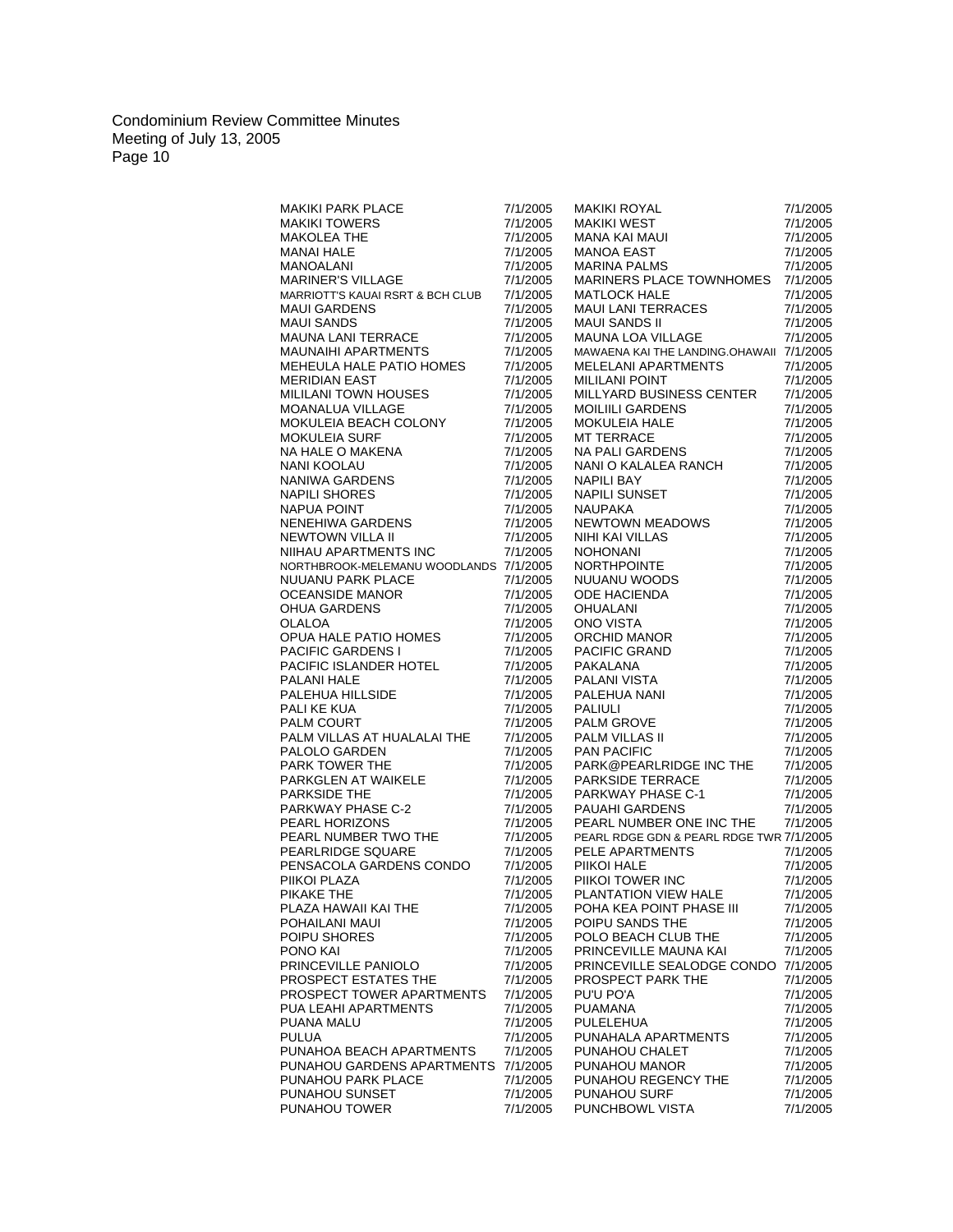| PUU IKI                                | 7/1/2005 | PUUIKI HALE                            | 7/1/2005 |
|----------------------------------------|----------|----------------------------------------|----------|
| PUUONE HALE ALII                       | 7/1/2005 | QUEEN EMMA GARDENS                     | 7/1/2005 |
| QUEEN VICTORIA RESIDENCES INC 7/1/2005 |          | QUEEN'S COURT                          | 7/1/2005 |
|                                        |          |                                        |          |
| RAINBOW PLACE                          | 7/1/2005 | RESIDENCE AT PUNAHOU THE               | 7/1/2005 |
| RIDGE AT LAUNANI VALLEY THE            | 7/1/2005 | RIDGEWAY UNIT B PHASE I THE            | 7/1/2005 |
| RIDGEWAY UNIT B PHASE II THE           | 7/1/2005 | RIDGEWAY UNIT C THE                    | 7/1/2005 |
| RIDGEWAY UNIT D THE                    | 7/1/2005 | <b>ROSALEI THE</b>                     | 7/1/2005 |
| <b>ROSE TERRACE</b>                    | 7/1/2005 | ROYAL COURT                            | 7/1/2005 |
| ROYAL IOLANI THE                       | 7/1/2005 | ROYAL KAHILI                           | 7/1/2005 |
| ROYAL KUHIO                            | 7/1/2005 | ROYAL QUEEN EMMA                       | 7/1/2005 |
| ROYAL SEA-CLIFF CLUB THE               | 7/1/2005 | RYCROFT MANOR                          | 7/1/2005 |
| <b>SAKURA</b>                          | 7/1/2005 | SANDALWOOD                             | 7/1/2005 |
| SEA VILLAGE THE                        | 7/1/2005 | SEALODGE II                            | 7/1/2005 |
| SEASHORE THE                           | 7/1/2005 | SHANGRI-LA                             | 7/1/2005 |
| SHORES OF MAUI THE                     | 7/1/2005 | SIERRA GARDENS                         | 7/1/2005 |
| <b>SIX TWENTY SHERIDAN</b>             | 7/1/2005 | <b>SIXTEEN REGENTS</b>                 | 7/1/2005 |
| <b>SKY TOWER APARTMENTS</b>            | 7/1/2005 | SOVEREIGN THE                          | 7/1/2005 |
| <b>SPENCER COURT</b>                   | 7/1/2005 | SPINNAKER THE                          | 7/1/2005 |
| STREAMSIDE AT LAUNANI VALLEY           | 7/1/2005 | SUGAR BEACH RESORT                     | 7/1/2005 |
| SUNSET LAKEVIEW APARTMENTS             | 7/1/2005 | <b>SUNSET TOWERS</b>                   | 7/1/2005 |
| TANTALUS VISTA APARTMENTS              | 7/1/2005 | <b>TERRACE TOWERS</b>                  | 7/1/2005 |
| TERRACES AT LAUNANI VALLEY             | 7/1/2005 | TERRACES MANELE BAY PHASE IV           | 7/1/2005 |
| <b>TERRAZZA</b>                        | 7/1/2005 | TERRAZZA/CORTEBELLA/LAS                | 7/1/2005 |
| <b>THREE REGENTS</b>                   | 7/1/2005 | TOP OF THE HILL                        | 7/1/2005 |
| TRADEWINDS PLAZA                       |          |                                        |          |
|                                        | 7/1/2005 | TROPICANA VILLAGE-HAIKU UNIT I         | 7/1/2005 |
| TWENTY ONE HUNDRED THE                 | 7/1/2005 | UKE'E INDUSTRIAL COURT                 | 7/1/2005 |
| ULULANI MEDICAL CENTER                 | 7/1/2005 | <b>UNION PLAZA</b>                     | 7/1/2005 |
| UNIVERSITY GARDENS                     | 7/1/2005 | UNIVERSITY VILLA                       | 7/1/2005 |
| <b>VALLEY ESTATES</b>                  | 7/1/2005 | VALLEYVIEW-MELEMANU WOODLANDS 7/1/2005 |          |
| <b>VARSITY HOUSE</b>                   | 7/1/2005 | <b>VICTORIA MANSIONS</b>               | 7/1/2005 |
| VICTORIA PLAZA CONDOMINIUM             | 7/1/2005 | <b>VIEWPOINTE AT WAIKELE</b>           | 7/1/2005 |
| VILLA MARINA                           | 7/1/2005 | VILLAGES AT WAIPIO THE                 | 7/1/2005 |
| VILLAS AT KENOLIO THE PHASE I          | 7/1/2005 | VILLAS AT KOELE PHASE I THE            | 7/1/2005 |
| VILLAS AT KOELE PHASE II THE           | 7/1/2005 | VILLAS ON THE PRINCE                   | 7/1/2005 |
| <b>VINEYARD APARTMENTS</b>             | 7/1/2005 | <b>VISTA DEL MAR</b>                   | 7/1/2005 |
| <b>WAIALAE GARDENS</b>                 | 7/1/2005 | <b>WAIALAE PLACE</b>                   | 7/1/2005 |
| WAIAU GARDENS KAI UNIT B               | 7/1/2005 | WAIAU GARDENS KAI UNIT E               | 7/1/2005 |
| WAIAU GARDENS KAI UNIT G-I             | 7/1/2005 | <b>WAIKIKI ROYAL THE</b>               | 7/1/2005 |
| <b>WAIKIKI SKYLINER</b>                | 7/1/2005 | <b>WAIKIKI SKYTOWER</b>                | 7/1/2005 |
| <b>WAIKOMO STREAM VILLAS</b>           | 7/1/2005 | WAILUA BAY VIEW APARTMENTS             | 7/1/2005 |
| <b>WAIMALU PARK</b>                    | 7/1/2005 | <b>WAINAKU TERRACE</b>                 | 7/1/2005 |
| WAIOHAI BEACH CLUB                     | 7/1/2005 | <b>WAIOHULI BEACH HALE</b>             | 7/1/2005 |
| <b>WAIPAHU KNOLLS I</b>                | 7/1/2005 | <b>WAIPEHE APARTMENTS</b>              | 7/1/2005 |
| WAIPIOLANI                             | 7/1/2005 | <b>WAIULU VILLAS</b>                   | 7/1/2005 |
| <b>WALINA APARTMENTS</b>               | 7/1/2005 | WARD VILLA                             | 7/1/2005 |
| <b>WATERCOLORS AT MAKAKILO</b>         | 7/1/2005 | <b>WESTVIEW PLAZA</b>                  | 7/1/2005 |
| WHALERS COVE AT POIPU                  | 7/1/2005 | WILDER AT PIIKOI                       | 7/1/2005 |
| <b>WILDER TOWER</b>                    | 7/1/2005 | WILDER-KEEAUMOKU APTS                  | 7/1/2005 |
| <b>WILOLA APARTMENTS</b>               | 7/1/2005 | <b>WINDSURFER THE</b>                  | 7/1/2005 |
| <b>WINDWARD ACRES</b>                  | 7/1/2005 | <b>WINDWARD ESTATES</b>                | 7/1/2005 |
| WINDWARD HARBOUR                       | 7/1/2005 | <b>WOODWINDS</b>                       | 7/1/2005 |
| Total:                                 | 526      |                                        |          |
|                                        |          |                                        |          |

# **Condominium Seminars and Symposium**

Seminar evaluation for the July 9, 2005 "2005 Legislative Update" seminar prepared by staff was distributed for informational purposes.

# **Condominium Related Articles**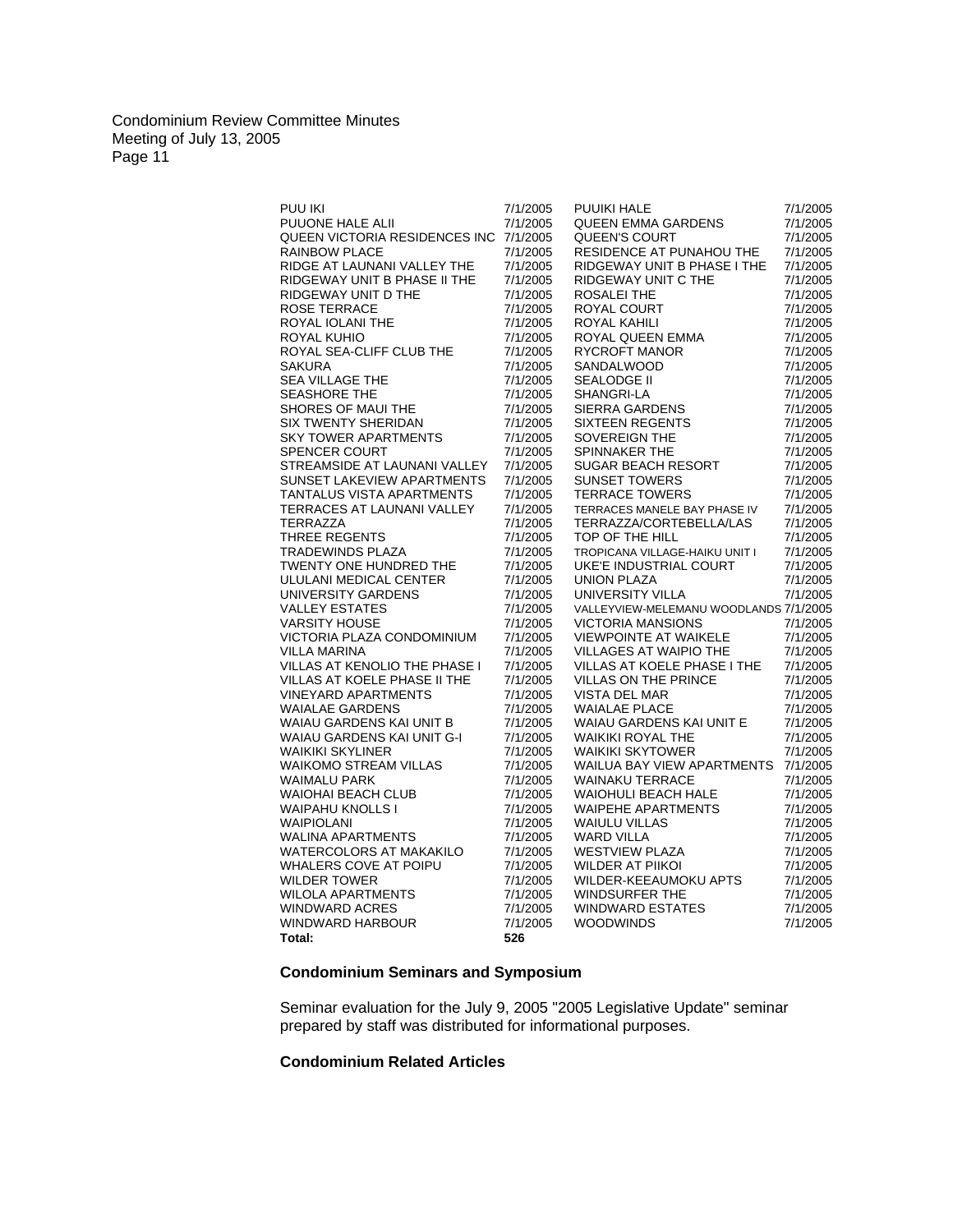> The following articles from the April 2005 issue of *Hawaii Community Associations* were distributed for informational purposes: "Water Damage Claims," "Hiring a Handyman," "Loss Assessment Coverage: What You Need To Know, " "Insurance Companies Pay \$27.3 Billion in Catastrophic Losses," and "Condominium Insurance for Owners - Avoiding the School of Hard Knocks"

Condominium **Condominium Project Registration - Public Reports Issued** Project<br>Registration: Upon a motion by Commissioner Nishihara, seconded by Commissioner Ball, it was voted on and unanimously carried to recommend approval to ratify issuance of effective dates for developer's public reports for the month of June 2005 as follows:

| 5639 | Proj No Project Name<br>45-138H WAIKALUA ROAD | <b>Project Address</b><br>45-138H WAIKALUA RD<br>KANEOHE HI 96744                                   | TMK#<br>$(1)4 - 05 - 009:021$ | Report<br>Final | Date<br>06/02/05 |
|------|-----------------------------------------------|-----------------------------------------------------------------------------------------------------|-------------------------------|-----------------|------------------|
| 5676 | 45-509 HALEKOU                                | 45-509 HALEKOU RD<br>KANEOHE HI 96744                                                               | $(1)4 - 05 - 036.086$         | Final           | 06/14/05         |
| 5663 | 84-1001 LAHAINA                               | 84-1001 LAHAINA ST<br>WAIANAE HI 96792                                                              | $(1)8 - 04 - 012 \cdot 023$   | Final           | 06/06/05         |
| 5657 | <b>VALLEY ROAD</b>                            | 85-1330A & 85-1330B EAST WAIANAE 85-1330 EAST WAIANAE VALLEY RD (1)8-05-004:021<br>WAIANAE HI 96792 |                               | Final           | 06/28/05         |
| 5628 | AKEMAMA HALE ESTATES                          | LOT 53F AKEMAMA RD<br>LAWAI HI 96741                                                                | $(4)$ 2-05-003:043            | Final           | 06/27/05         |
| 5653 | ALII PARK PLACE (3RD INCR)                    | 75-6025 ALII DR<br>KAILUA KONA HI 96740                                                             | $(3)7 - 05 - 019.043$         | Final           | 06/03/05         |
| 5660 | <b>BOARDRIDER HALE</b>                        | 75-5743 ALAHOU ST<br>KAILUA KONA HI 96740                                                           | $(3)7 - 05 - 022:075$         | Final           | 06/01/05         |
| 5290 | <b>HALE KANANI</b>                            | 40 KANANI RD<br>KIHEI HI 96753                                                                      | $(2)3 - 09 - 016:002$         | Suppl 1         | 06/22/05         |
| 5671 | <b>HALI'I KAI</b>                             | 69-1029 NAWAHINE PL<br>WAIKOLOA HI 96738                                                            | $(3)6 - 09 - 010:001$         | Prelim          | 06/17/05         |
| 5666 | <b>IAO CONDOMINIUM 1</b>                      | 2067 ULEI PL<br>WAILUKU HI 96793                                                                    | $(2)3 - 04 - 033 \cdot 003$   | Final           | 06/23/05         |
| 5667 | <b>IAO CONDOMINIUM 2</b>                      | 2030 KAHAWAI ST<br>WAILUKU HI 96793                                                                 | $(2)3 - 04 - 033 \cdot 003$   | Final           | 06/23/05         |
| 5668 | <b>IAO CONDOMINIUM 3</b>                      | 2048 KAWAHAI ST<br>WAILUKU HI 96793                                                                 | $(2)3 - 04 - 033 \cdot 003$   | Final           | 06/23/05         |
| 5602 | KAWELA KAI HOMES                              | 51-473 KAMEHAMEHA HWY<br>KAHUKU HI 96731                                                            | $(1)5 - 07 - 003.070$         | Final           | 06/17/05         |
| 5592 | <b>KEMIA</b>                                  | 5521 KAWAIHAU RD<br>KAPAA HI 96746                                                                  | $(4)4 - 06 - 013.025$         | Final           | 06/28/05         |
| 5678 | KIPAPA VALLEY HOMESTEADS                      | 6291 KIPAPA RD<br>KAPAA HI 96746                                                                    | $(4)4 - 04 - 007:041$         | Final           | 06/23/05         |
| 5682 | KOLOKIO/KAM                                   | 45-696 KAMEHAMEHA HWY<br>KANEOHE HI 96744                                                           | $(1)4 - 05 - 071$ :044        | Final           | 06/30/05         |
| 5669 | LANI-KEHA                                     | 51-405 MAUMAULUUKAA ST<br>KAAAWA HI 96730                                                           | $(1)5 - 01 - 014$ :021        | Final           | 06/15/05         |
| 5688 | MONTECITO/TUSCANY<br>(MONTECITO PHASE 1)      | <b>KANELA ST</b><br>EWA BEACH HI 96706                                                              | $(1)9 - 1 - 010:007$          | Prelim          | 06/22/05         |
| 5679 | MONTECITO/TUSCANY<br>(MONTECITO PHASE 2)      | <b>KANELS ST</b><br>EWA BEACH HI 96706                                                              | $(1)9 - 01 - 010:007$         | Prelim          | 06/17/05         |
| 5674 | MONTECITO/TUSCANY<br>(TUSCANY PHASE 2)        | <b>KANELA ST</b><br>EWA BEACH HI 96706                                                              | $(1)9 - 01 - 010:007$         | Prelim          | 06/01/05         |
| 5687 | MONTECITO/TUSCANY<br>(TUSCANY PHASE 3)        | <b>KANELA ST</b><br>EWA BEACH HI 96706                                                              | $(1)9 - 01 - 010:007$         | Prelim          | 06/22/05         |
| 5542 | THE FAIRWAYS AT MAUNA LANI                    | 68-1125 N KANIKU DR<br>KOHALA HI 96743                                                              | $(3)6 - 08 - 022:005$         | Final           | 06/17/05         |
| 5677 | <b>TWIN LAKES</b>                             | KAPAA HOMESTEADS<br>KAPAA HI 96746                                                                  | $(4)4 - 03 - 003 \cdot 004$   | Final           | 06/24/05         |
| 5672 | <b>WATERMARK THE</b>                          | 1551 ALA WAI BLVD<br>HONOLULU HI 96815                                                              | $(1)2 - 06 - 011:001$         | Prelim          | 06/01/05         |
| 5655 | YOSHIMOTO KAMALU ESTATES I                    | LOT 1-B-3 KAMALU RD<br>WAILUA HI                                                                    | $(4)4 - 02 - 003:058$         | Final           | 06/17/05         |
| 5656 | YOSHIMOTO KAMALU ESTATES II                   | LOT 1-B-S KAMALU RD<br>WAILUA HI                                                                    | $(4)4 - 02 - 003.064$         | Final           | 06/17/05         |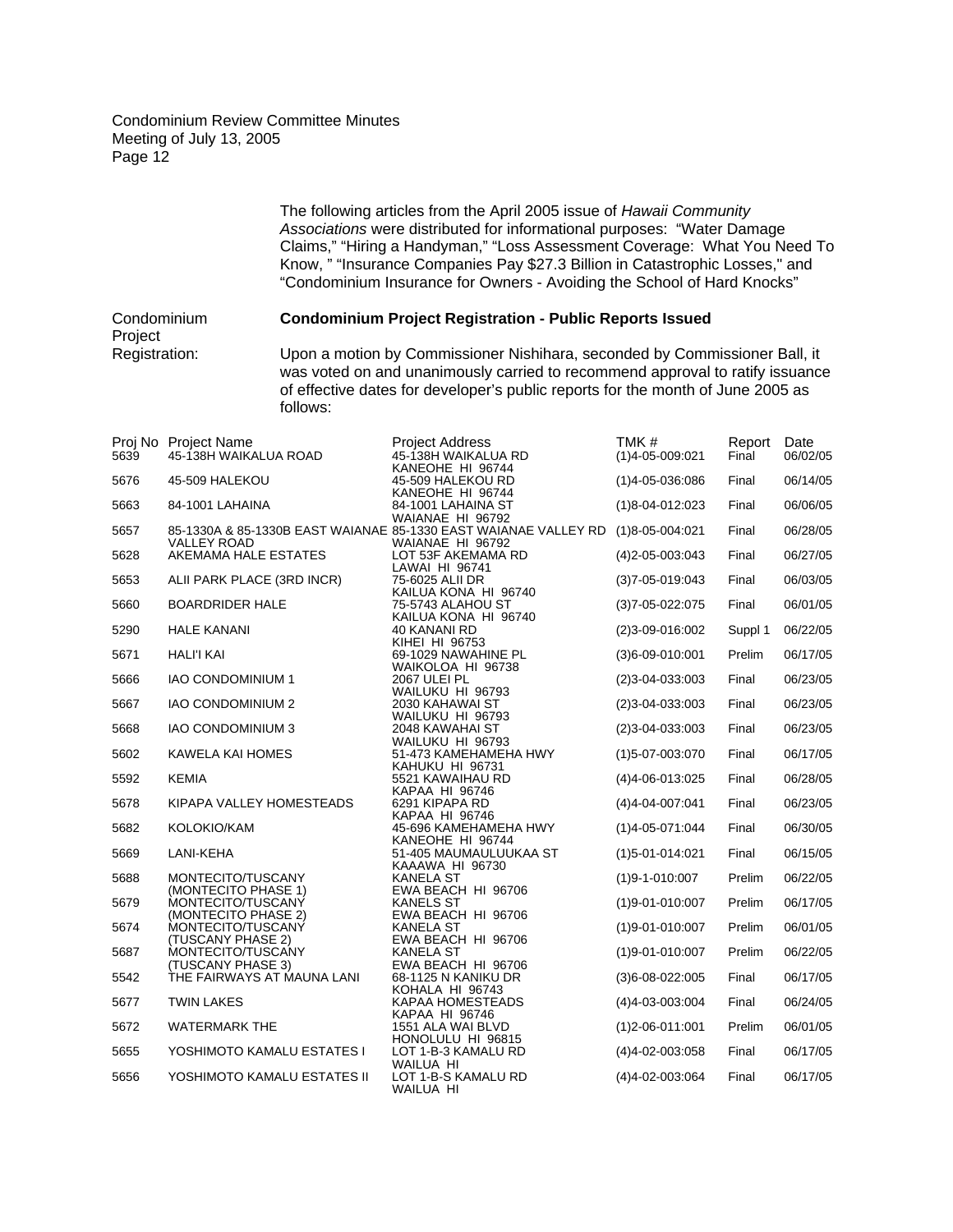Preliminary Reports: 6 Contingent Final Reports: 0 Final Reports: 19 Supplementary Reports: 1

Total: 26

### **Condominium Related Articles**

The article entitled "Emerging Environmental and Land Use Issues" from the June 2005 issue of *Hawaii Bar Journal* were distributed for informational purposes.

#### **Request for Exemption of Owner-Occupant Law – Kenneth Hughes**

Upon a motion by Commissioner Abrams, seconded by Commissioner Nishihara, it was voted on and unanimously carried to issue a "no action" letter subject to the receipt of verification from his employer, Columbus Educational or the Hawaii State Department of Education, of his unforeseeable job termination.

#### Program of Work: **Recodification of Chapter 514A**

Specialist Yee reported that the committee may want to use the Condominium Educational Advisory group and members of the Blue Ribbon Recodification Advisory Committee to begin work on setting the overall plan for recodification education.

#### **Legislative Acts and Resolutions – HCR 204**

Specialist Yee met with the Legislative Auditor's representative and provided information requested to assist the Legislative Auditor's office with its sunrise report.

#### **Legislative Acts and Resolutions – SCR 79**

Specialist Yee and Commissioner Loudermilk have been delegated as representatives of the Commission on the NORC Task Force. Specialist Yee attended a meeting to discuss the scope of the resolution. The next meeting, to include all members of the Task Force is scheduled for July 26, 2005.

#### **Interactive Participation with Organizations – CAI's Community Leadership Forum**

Upon a motion by Commissioner Abrams, seconded by Commissioner Nishihara, it was voted on and unanimously carried to recommend approval to send a minimum of two but not more than four Commissioners/staff to the conference subject to the Governor's fiscal policy and budgetary approval

#### **Hawaii Condominium Bulletin**

Upon a motion by Commissioner Nishihara, seconded by Commissioner Abrams, it was voted on and unanimously carried that pursuant to the existing contract with the listed printing Contractor, and having not received the required